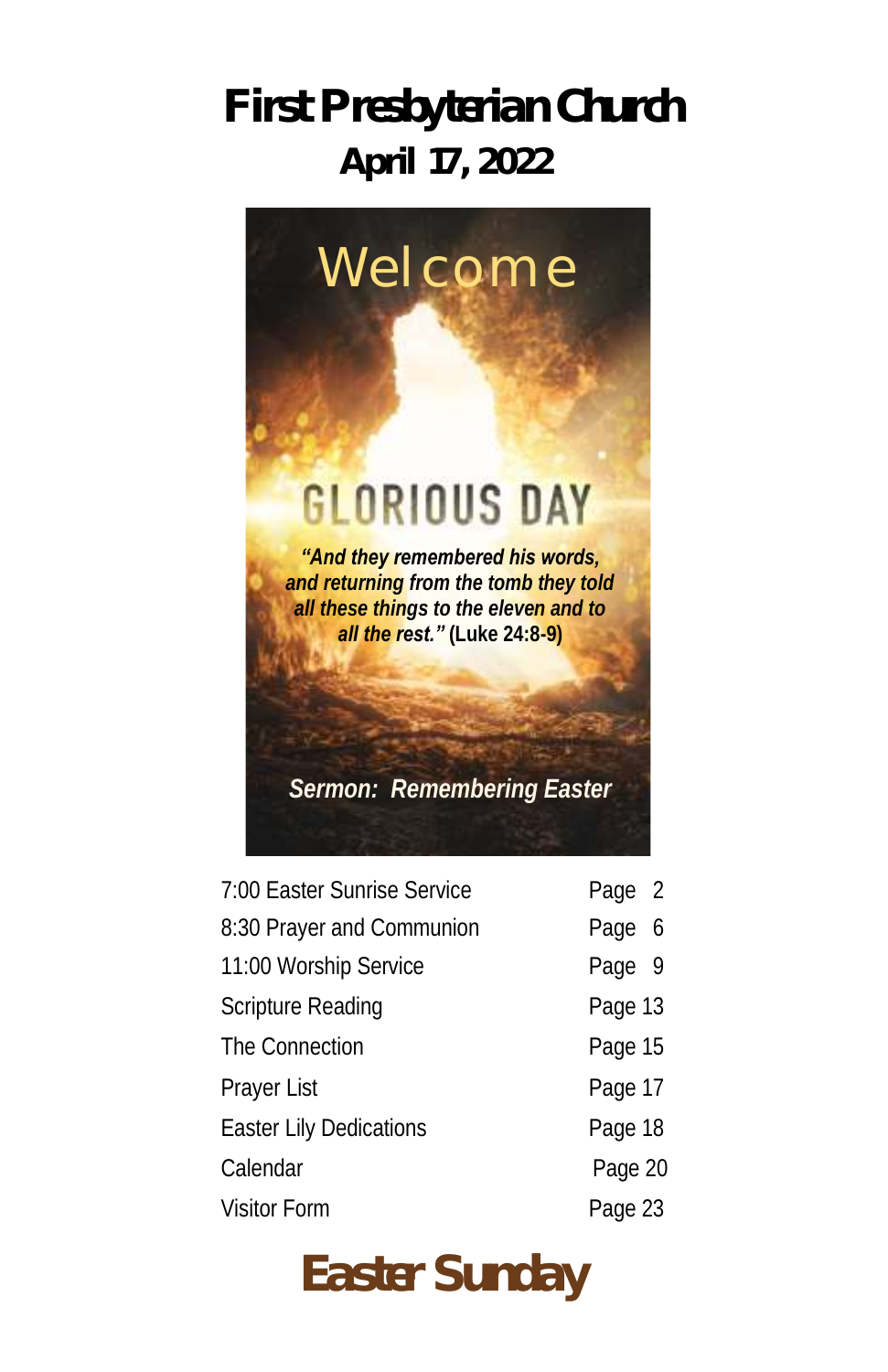#### 7:00 A.M. SUNRISE SERVICE

#### *PREPARATION*

**Prelude** *"Spring" mvmt 1 - The Four Seasons Vivaldi*

#### *ADORATION*

#### **Introit** *Introit VII Folts*

**Call to Worship**

Why do you seek the living among the dead? He is not here. He has risen from the dead. He is risen. **He is risen indeed.**

Christ is risen. **Christ is risen indeed.**

#### **\*Hymn #123 Jesus Christ is Risen Today**

- 1. Jesus Christ is risen today, Alleluia! Our triumphant holy day, Alleluia! Who did once upon the cross, Alleluia! Suffer to redeem our loss. Alleluia!
- 2. Hymns of praise then let us sing, Alleluia! Unto Christ, our heavenly King, Alleluia! Who endured the cross and grave, Alleluia! Sinners to redeem and save. Alleluia!
- 3. But the pains which He endured, Alleluia! Our salvation have procured; Alleluia! Now above the sky He's King, Alleluia! Where the angels ever sing. Alleluia!
- 4. Sing we to our God above, Alleluia! Praise eternal as God's love; Alleluia! Praise our God, ye heavenly host, Alleluia! Father, Son, and Holy Ghost. Alleluia!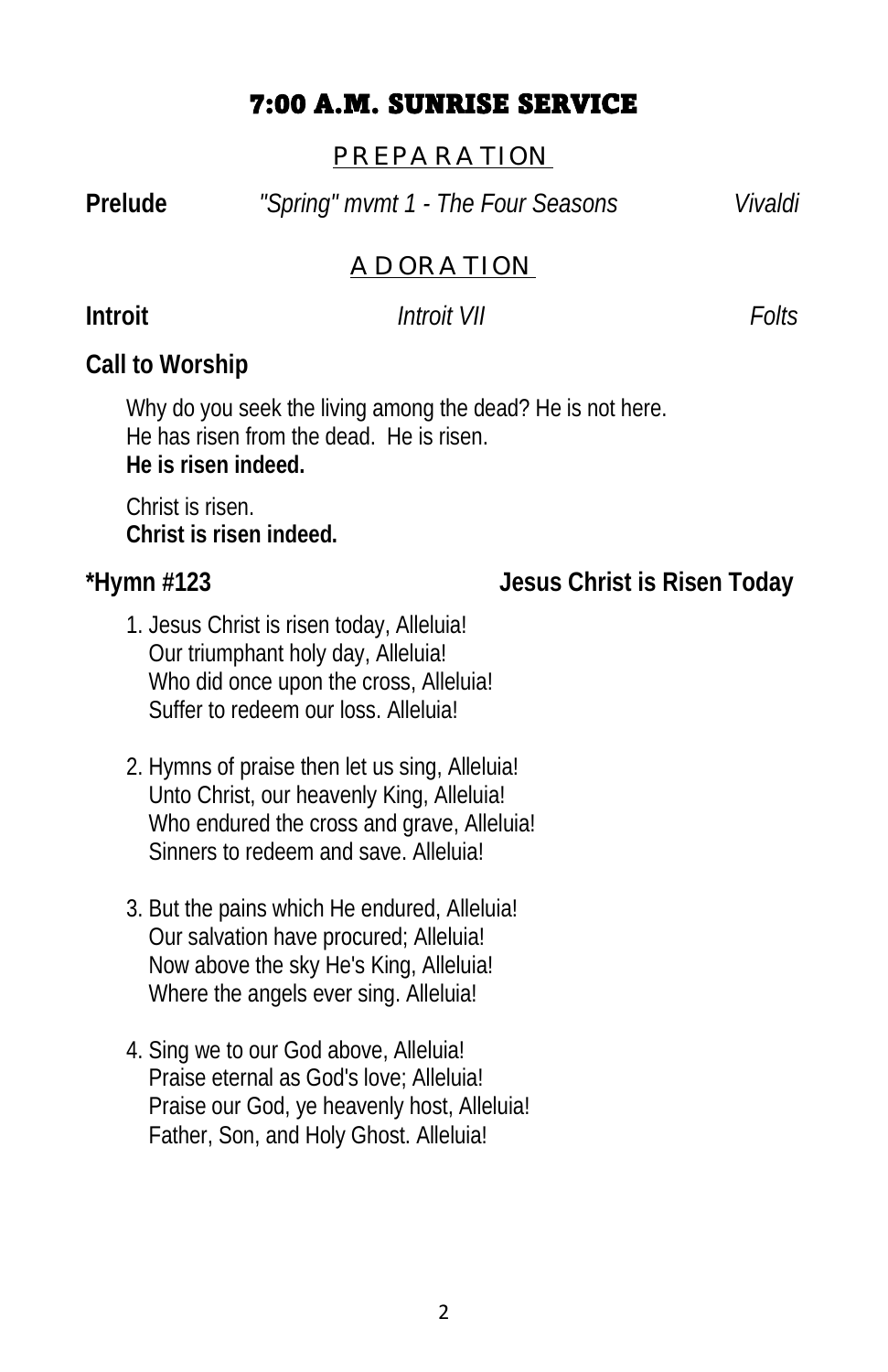#### *CONFESSION*

**\*Call to Confession**

**\*Prayer of Confession**

**Eternal God, in whom we live and move and have our being, your face is hidden from us by our sin. Cleanse us from all our offenses. Deliver us from proud thoughts and vain desires. With lowliness and meekness may we draw near to you, confessing our faults and finding in you our refuge and strength.**

**\*Silent Prayer of Confession**

**\*Assurance of Pardon**

Friends, believe the Good News. **In Jesus Christ we are forgiven.**

**\*Gloria Patri**

**Welcome and Announcements** 

**Presentation of Tithes and Offerings**

**Offertory** 

**\*Doxology**

#### **\*Prayer of Dedication and the Lord's Prayer**

#### *PROCLAMATION*

**Scripture Reading Isaiah 65:17-25** 

The Word of the Lord. **Thanks be to God.**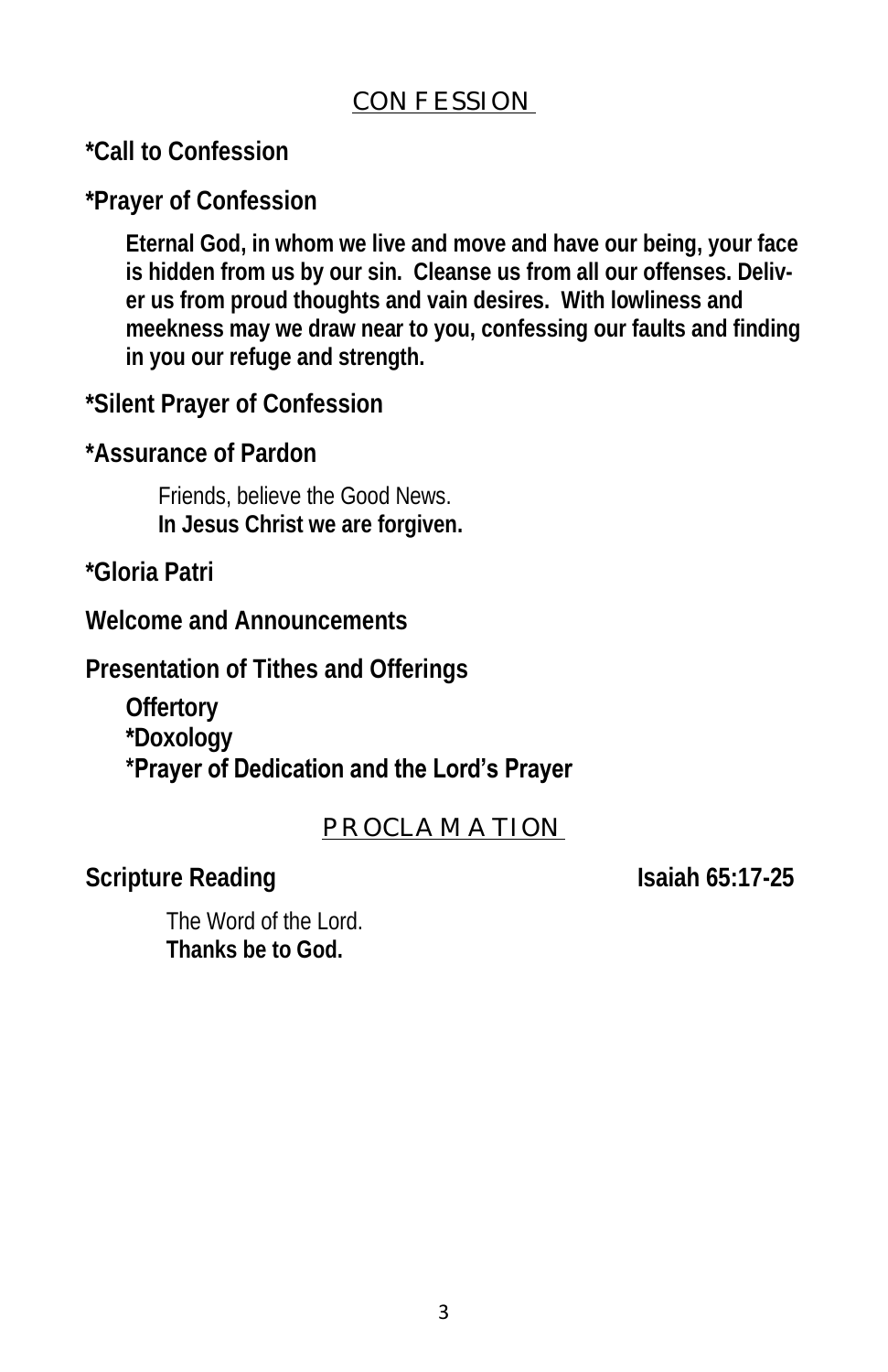1. All hail the power of Jesus' name! Let angels prostrate fall; Bring forth the royal diadem, and crown Him Lord of all! Bring forth the royal diadem, and crown Him Lord of all!

- 3. Let every kindred, every tribe, on this terrestrial ball, To Him all majesty ascribe, and crown Him Lord of all! To Him all majesty ascribe, and crown Him Lord of all!
- 4. O that with yonder sacred throng we at His feet may fall! We'll join the everlasting song, and crown Him Lord of all! We'll join the everlasting song, and crown Him Lord of all!

**Scripture Reading Luke 23:54 - 24:12** 

#### **Remembering Easter**

#### *"And they remembered his words, and returning from the tomb they told all these things to the eleven and to all the rest." (Luke 24:8-9)*

#### *DEDICATION*

**The Sacrament of Communion**

**Invitation to the Table Prayers of the People Words of Institution Distribution of the Elements Prayer of Thanksgiving**

**\*Hymn #151 Crown Him with Many Crowns**

- 1. Crown Him with many crowns, the Lamb upon His throne; Hark, how the heavenly anthem drowns all music but its own! Awake, my soul, and sing of Him who died for thee, And hail Him as thy matchless King through all eternity.
- 2. Crown Him the Lord of love; behold His hands and side, Rich wounds, yet visible above, in beauty glorified: No angel in the sky can fully bear that sight, But downward bends his burning eye at mysteries so bright.

**Sermon Rev. Dr. David H. Green**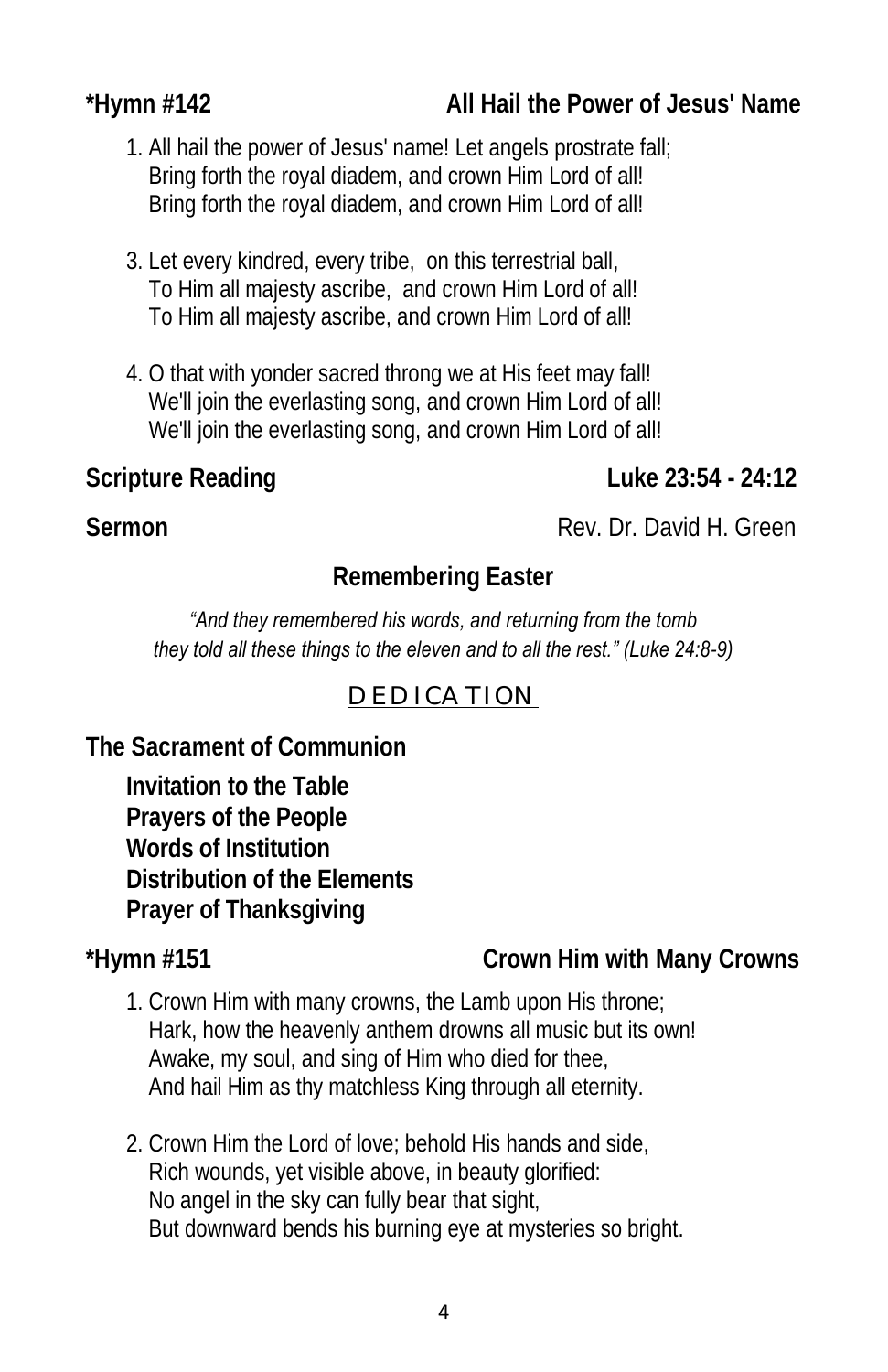3. Crown Him the Lord of peace; whose power a scepter sways From pole to pole, that wars may cease, absorbed in prayer and praise: His reign shall know no end; and round His pierced feet Fair flowers of Paradise extend their fragrance ever sweet.

#### Charge and Benediction **Example 20 and Separate Serverse Example 20 and Serverse Example 20 and Serverse Example 20 and Serverse Example 20 and 20 and 20 and 20 and 20 and 20 and 20 and 20 and 20 and 20 and 20 and 20 and 2**

He lives, He lives, Christ Jesus lives today! He walks with me and talks with me along life's narrow way. He lives, He lives, salvation to impart! You ask me how I know He lives? He lives within my heart.

**Postlude** *"Spring" mvmt 3 - The Four Seasons Vivaldi* 

\* Please stand if able.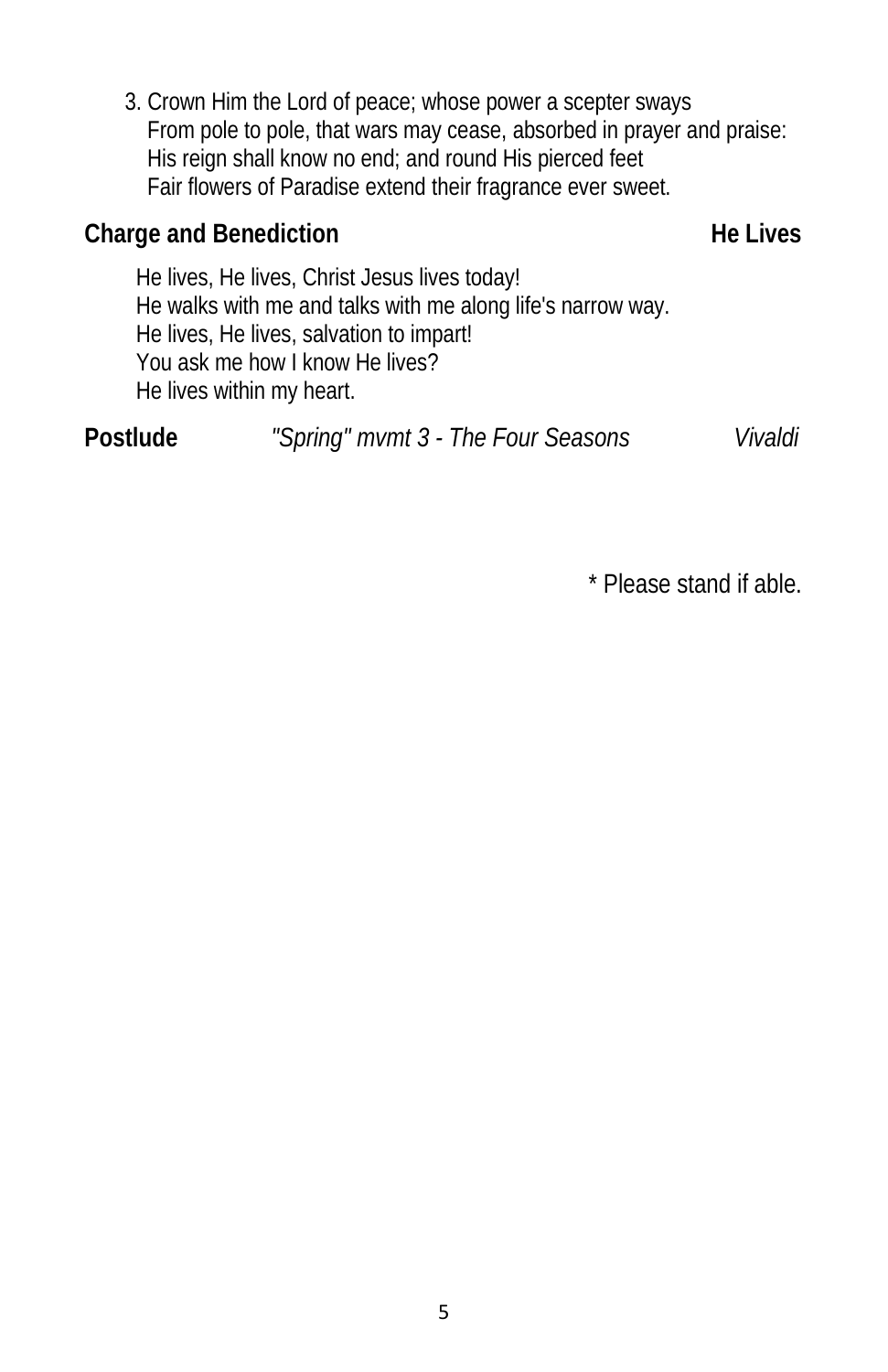#### 8:30 A.M. PRAYER AND COMMUNION

#### *Preparation*

#### **Prelude**

#### *Adoration*

#### **Call to Worship**

Why do you seek the living among the dead? He is not here. He has risen from the dead. He is risen. **He is risen indeed.**

Christ is risen. **Christ is risen indeed.**

**\*Hymn #123 Jesus Christ is Risen Today**

- 1. Jesus Christ is risen today, Alleluia! Our triumphant holy day, Alleluia! Who did once upon the cross, Alleluia! Suffer to redeem our loss. Alleluia!
- 2. Hymns of praise then let us sing, Alleluia! Unto Christ, our heavenly King, Alleluia! Who endured the cross and grave, Alleluia! Sinners to redeem and save. Alleluia!
- 3. But the pains which He endured, Alleluia! Our salvation have procured; Alleluia! Now above the sky He's King, Alleluia! Where the angels ever sing. Alleluia!
- 4. Sing we to our God above, Alleluia! Praise eternal as God's love; Alleluia! Praise our God, ye heavenly host, Alleluia! Father, Son, and Holy Ghost. Alleluia!

#### *Confession*

**\*Call to Confession** 

**\*Silent Prayer of Confession**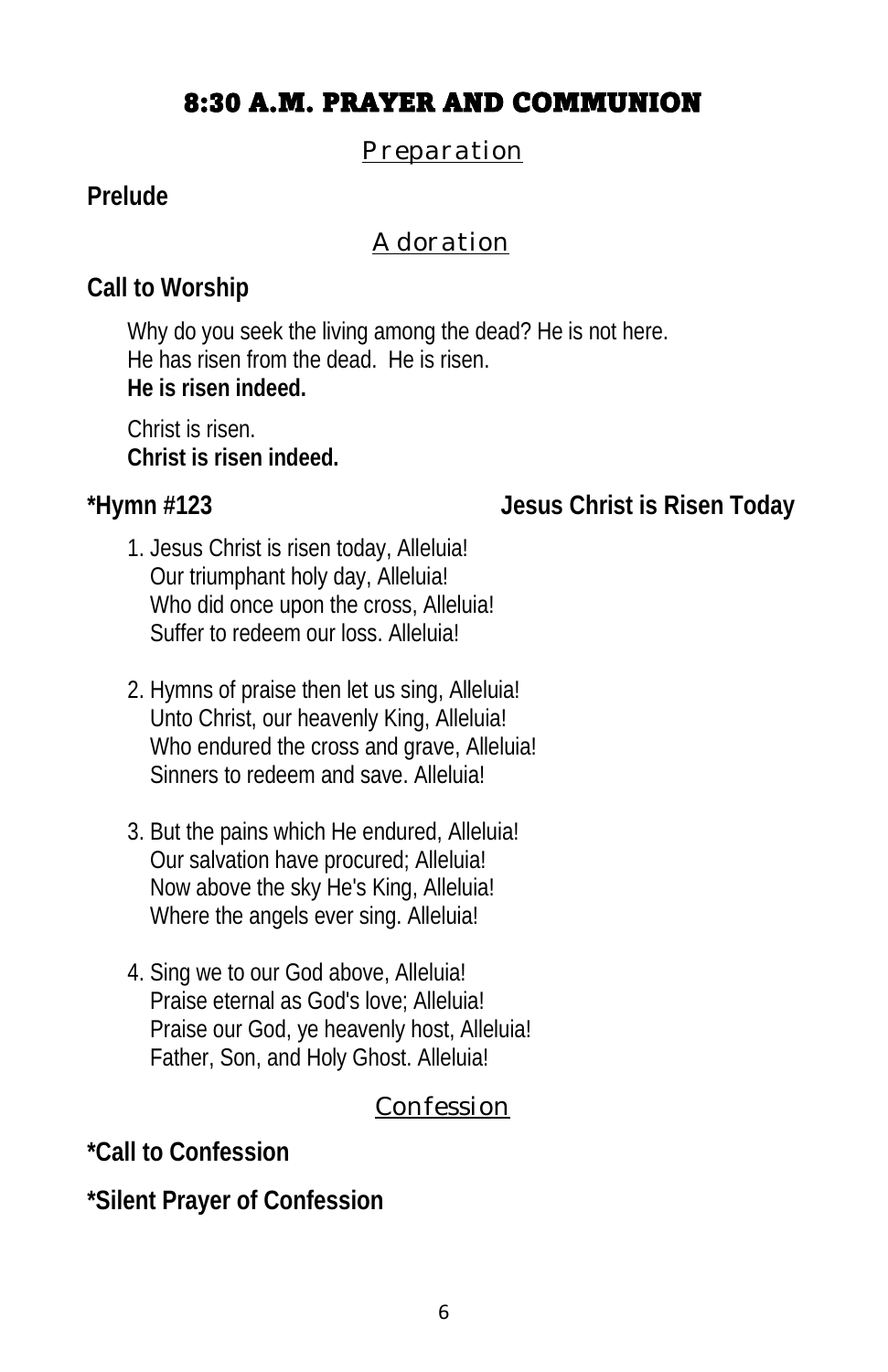**\*Assurance of Pardon** 

Friends, believe the Good News. **In Jesus Christ we are forgiven.**

**\*Gloria Patri**

**Welcome and Announcements**

#### *Proclamation*

**Scripture Reading Constraining Luke 23:54 - 24:12** 

**Remarks** Rev. Dr. David H. Green

#### **Remembering Easter**

*"And they remembered his words, and returning from the tomb they told all these things to the eleven and to all the rest." (Luke 24:8-9)*

#### *Dedication*

**The Sacrament of Communion** 

**Invitation to the Table Prayers of the People Words of Institution Distribution of the Elements Prayer of Thanksgiving** 

**\*Hymn #142 All Hail the Power of Jesus' Name**

- 1. All hail the power of Jesus' name! Let angels prostrate fall; Bring forth the royal diadem, and crown Him Lord of all! Bring forth the royal diadem, and crown Him Lord of all!
- 3. Let every kindred, every tribe, on this terrestrial ball, To Him all majesty ascribe, and crown Him Lord of all! To Him all majesty ascribe, and crown Him Lord of all!
- 4. O that with yonder sacred throng we at His feet may fall! We'll join the everlasting song, and crown Him Lord of all! We'll join the everlasting song, and crown Him Lord of all!

**\*Charge and Benediction** 

**\*Postlude** *"Spring" mvmt 3 - The Four Seasons Vivaldi*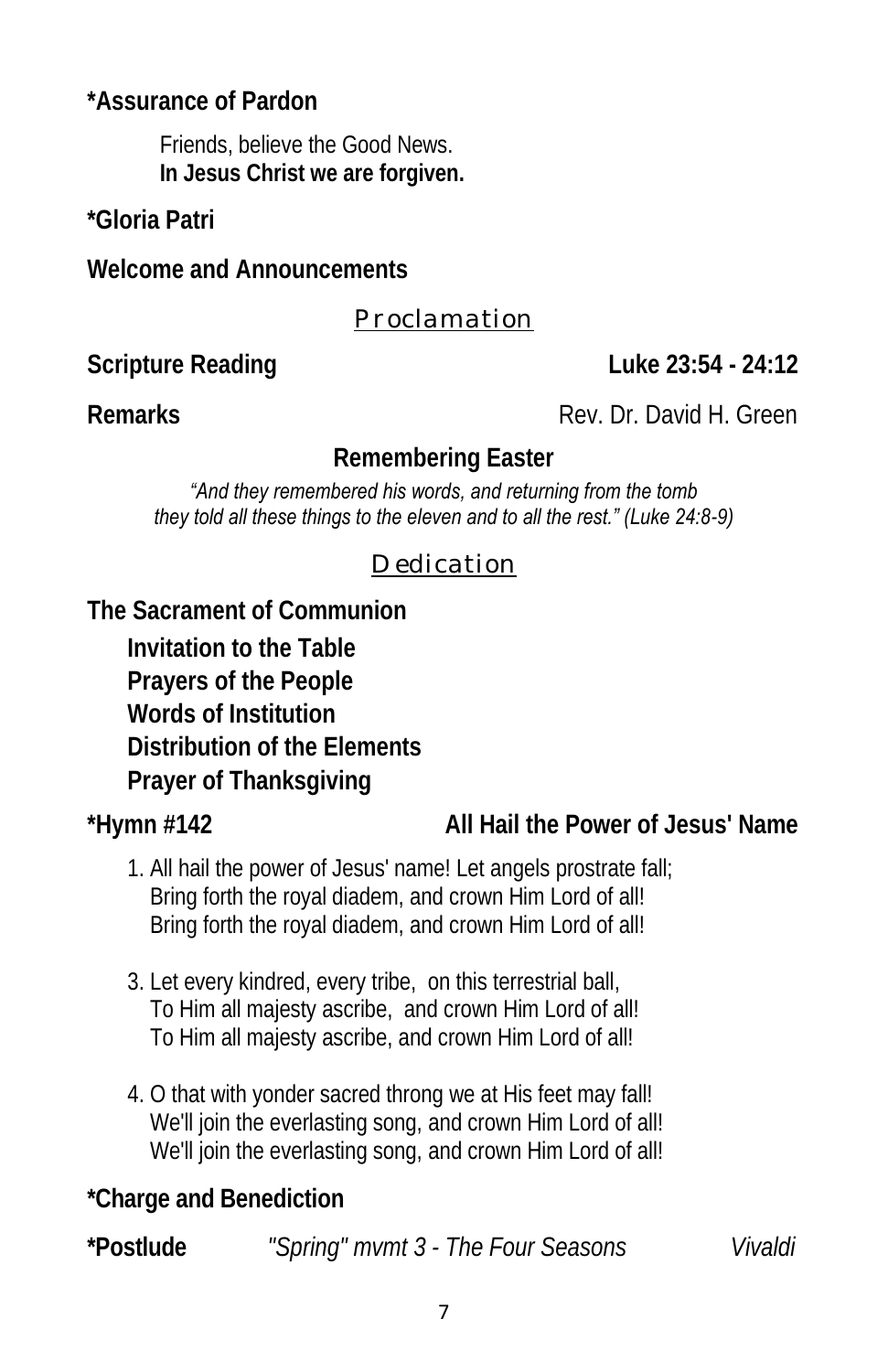#### *Visitors, Welcome to FPC*

**First Presbyterian Church of Conroe welcomes you. If you are interested in learning more about our church, or wish to become active in our ministry teams and activities, please visit our website at fpcconroe.org and fill out the Visitor form online, or on page 23 of this bulletin. We appreciate you joining us for services today, whether online or in person.**

#### *Copyright Information*

The Scripture quotations are from the Contemporary English Version Copyright © 1991, 1992, 1995 by American Bible Society. Used by permission.

†

"He Lives" by Alfred Henry Ackley © 1933. Renewed 1961 Word Music, LLC CCL # 2714264

"Crown Him, the Risen King!" Arranged by Lloyd Larson © 2006 Lorenz Publishing Company, a division of The Lorenz Corporation. All rights reserved. CCL # 2714264

"Ask Ye What Great Thing I Know" by Henri Malan, Johann C. Schwedler, Benjamin Kennedy, and Walter L. Black. This arr. © 2013 Lindsborg Press (admin. By Gaither Copyright Management). All rights reserved. CCL # 2714264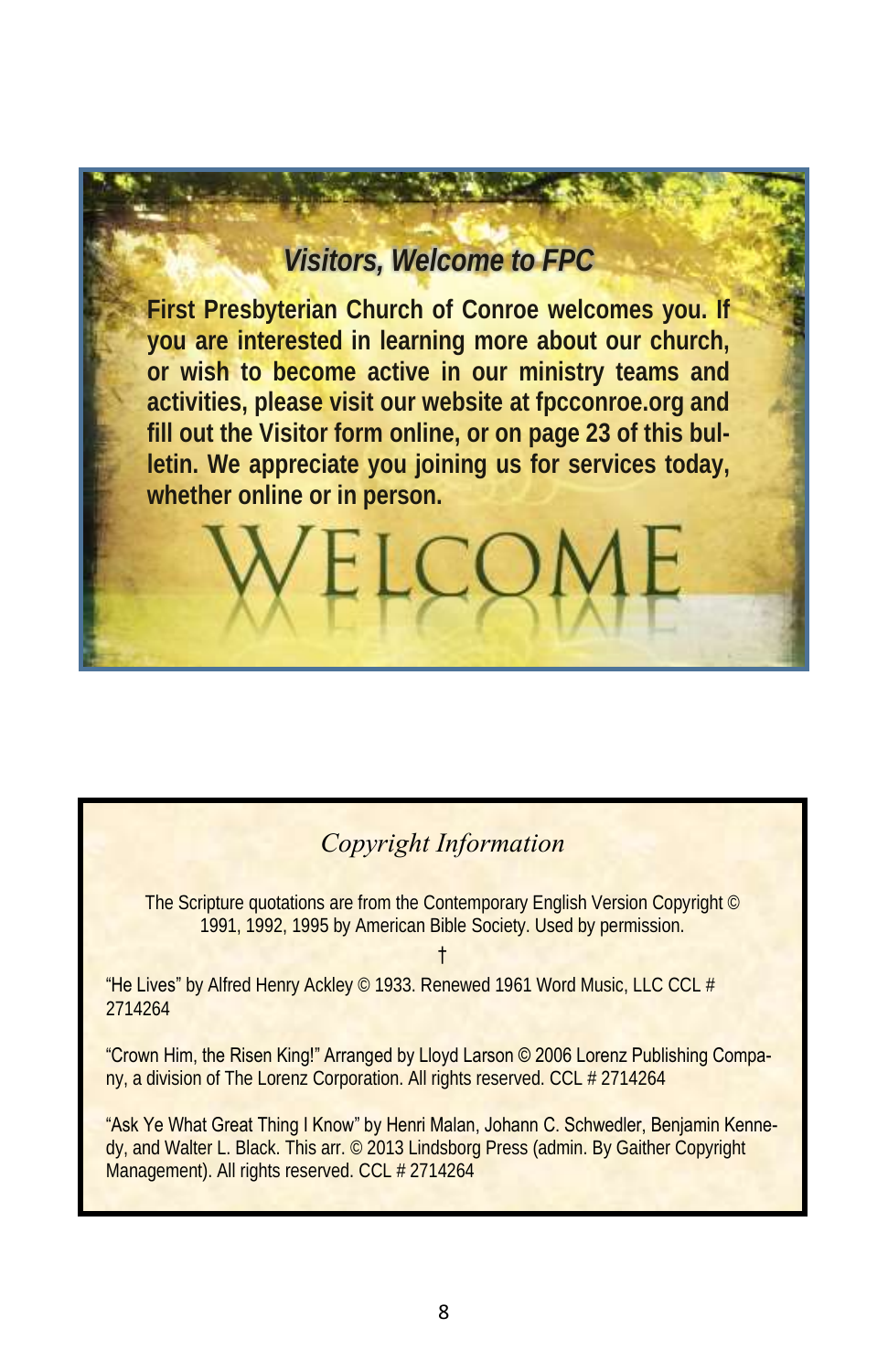#### 11:00 A.M. WORSHIP SERVICE

#### *Preparation*

**Opening Music** *"Spring" mvmt 1 - The Four Seasons Vivaldi*

#### *Adoration*

#### **Introit** *Introit VII Folts*

**Call to Worship**

Why do you seek the living among the dead? He is not here. He has risen from the dead. He is risen. **He is risen indeed.**

Christ is risen. **Christ is risen indeed.** 

#### **\*Hymn #123 Jesus Christ is Risen Today**

- 1. Jesus Christ is risen today, Alleluia! Our triumphant holy day, Alleluia! Who did once upon the cross, Alleluia! Suffer to redeem our loss. Alleluia!
- 2. Hymns of praise then let us sing, Alleluia! Unto Christ, our heavenly King, Alleluia! Who endured the cross and grave, Alleluia! Sinners to redeem and save. Alleluial
- 3. But the pains which He endured, Alleluia! Our salvation have procured; Alleluia! Now above the sky He's King, Alleluia! Where the angels ever sing. Alleluia!
- 4. Sing we to our God above, Alleluia! Praise eternal as God's love; Alleluia! Praise our God, ye heavenly host, Alleluia! Father, Son, and Holy Ghost. Alleluia!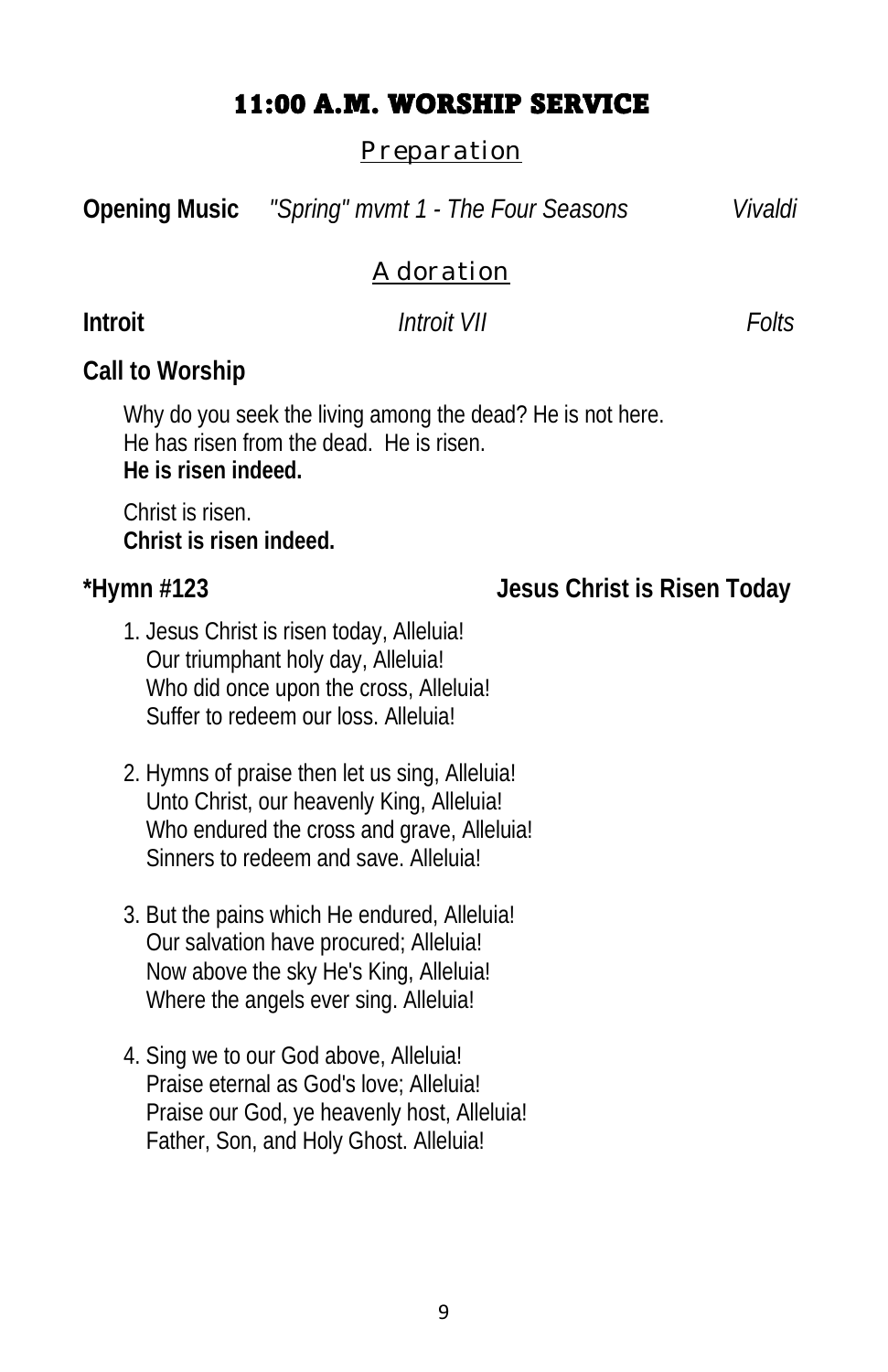#### *Confession*

**\*Call to Confession** 

**\*Prayer of Confession**

**Eternal God, in whom we live and move and have our being, your face is hidden from us by our sin. Cleanse us from all our offenses. Deliver us from proud thoughts and vain desires. With lowliness and meekness may we draw near to you, confessing our faults and finding in you our refuge and strength.**

**\*Silent Prayer of Confession**

**\*Assurance of Pardon** 

Friends, believe the Good News. **In Jesus Christ we are forgiven.**

**\*Gloria Patri**

**Welcome and Announcements**

**Presentation of Tithes and Offerings** 

**Offertory** 

**\*Doxology**

#### **\*Prayer of Dedication and the Lord's Prayer**

**\*Choral Response** 

| Anthem | Ask Ye What Great Thing I Know | Black |
|--------|--------------------------------|-------|
|        |                                |       |

#### *Proclamation*

**Scripture Reading Isaiah 65:17-25** 

The Word of the Lord. **Thanks be to God.**

#### **Children's Time**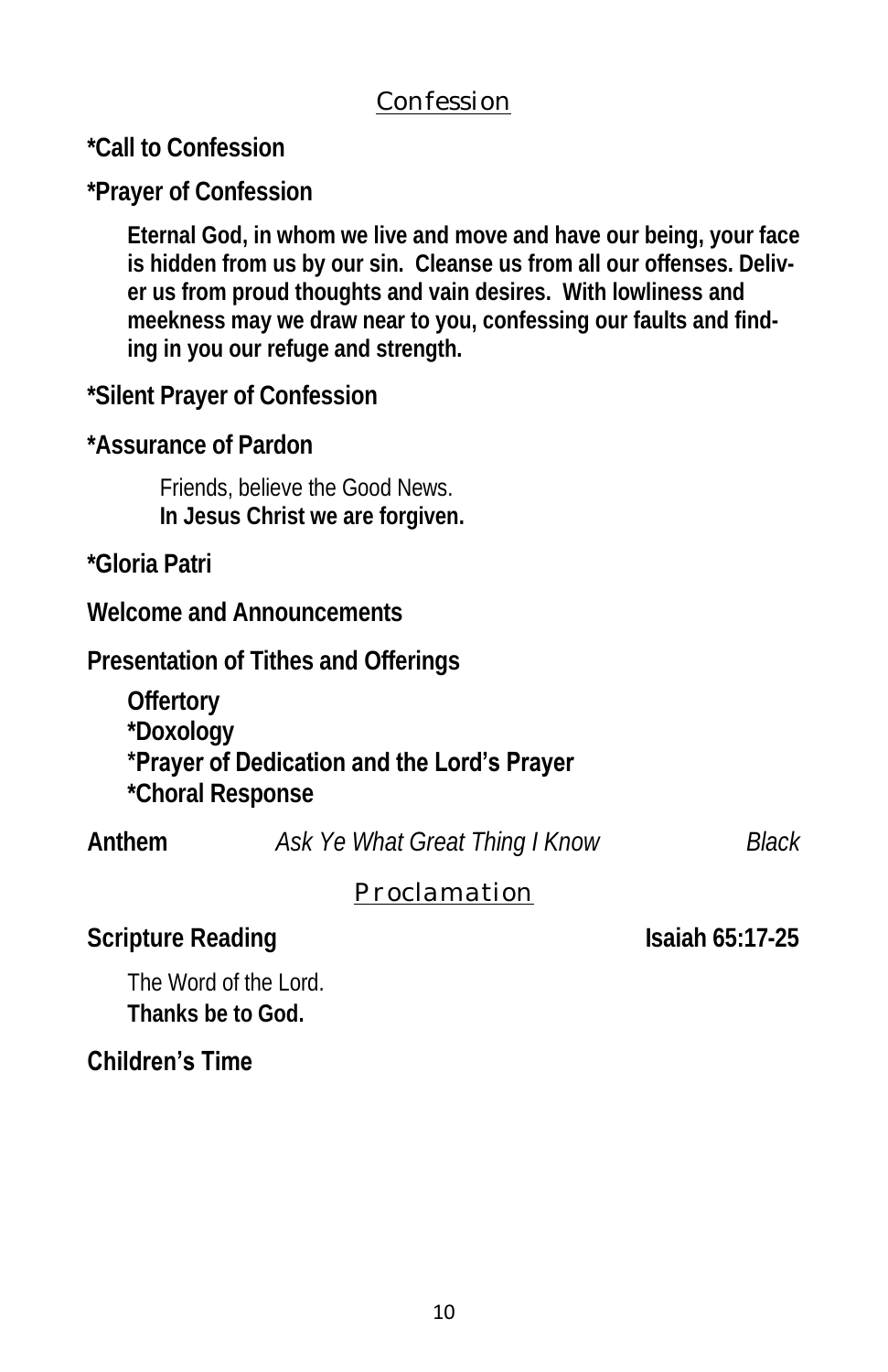**Scripture Reading Luke 23:54 - 24:12** 

**Sermon** Rev. Dr. David H. Green

#### **Remembering Easter**

*"And they remembered his words, and returning from the tomb they told all these things to the eleven and to all the rest." (Luke 24:8-9)*

#### *Dedication*

**\*Affirmation of Faith** (*1 Peter 1:3-5*)

**Blessed be the God and Father of our Lord Jesus Christ! According to his great mercy, he has caused us to be born again to a living hope through the resurrection of Jesus Christ from the dead, to an inheritance that is imperishable, undefiled, and unfading, kept in heaven for you, who by God's power are being guarded through faith for a salvation ready to be revealed in the last time.**

**\*Prayers of the People**

**\*Hymn Crown Him, The Risen King!**

Choir:

All creatures of our God and King,

Lift up your voice and with us sing: "Christ is risen! Christ is risen!" O praise him, O praise him, Alleluia, alleluia, alleluia!

All:

Rejoice, the Lord is King! Your Lord and King adore! Rejoice, give thanks, and sing, and triumph evermore. Lift up your heart, lift up your voice! Rejoice, again I say, rejoice!

Ladies: His Kingdom cannot fail; He rules o'er earth and heaven;

Men:

The keys of death and hell are to our Jesus given.

All:

Lift up your heart, lift up your voice! Rejoice, again I say, rejoice!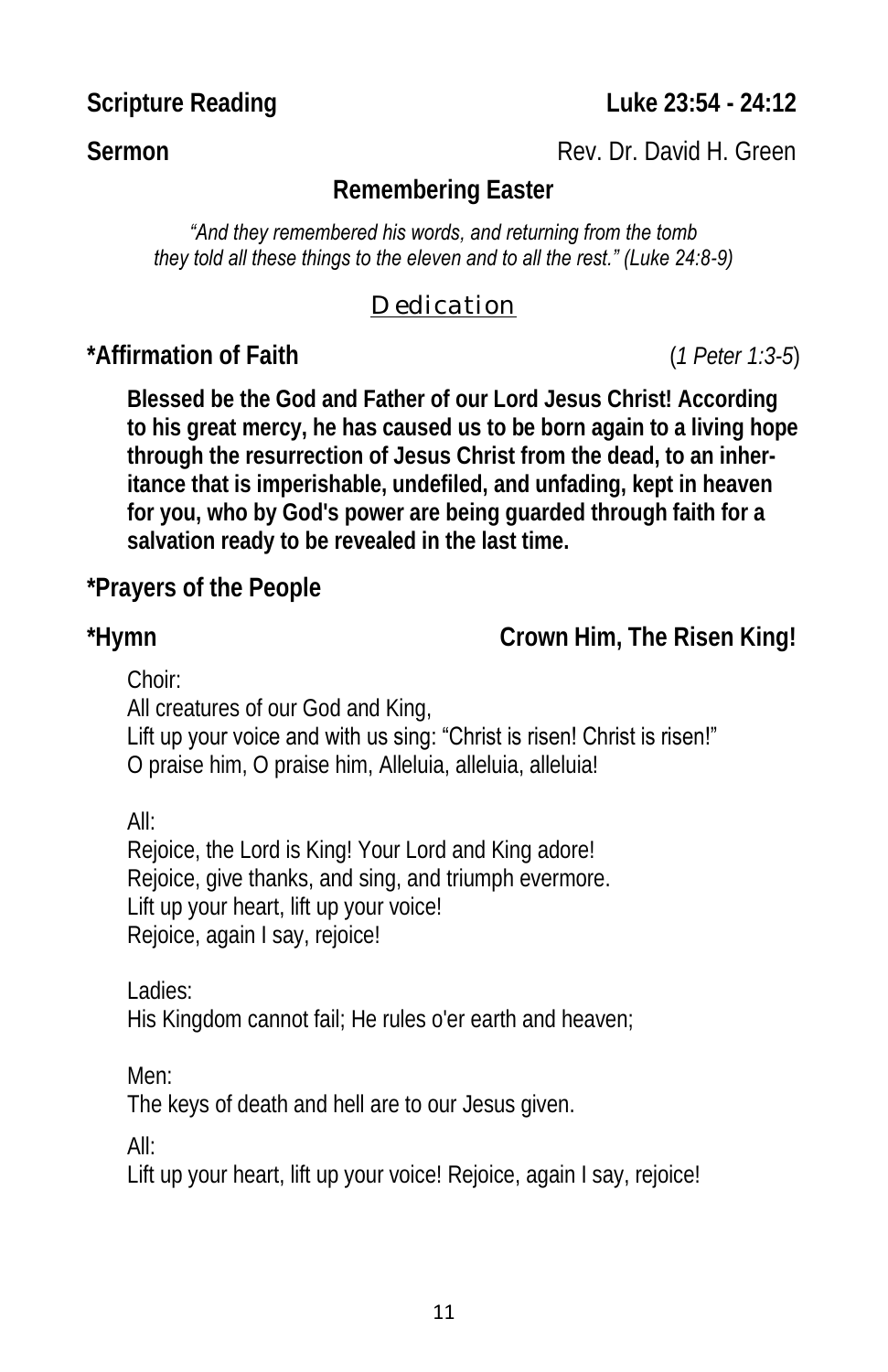All:

Crown Him with many crowns, the lamb upon His throne. Hark! How the heavenly anthem drowns all music but its own. Awake, my soul, and sing of Him who died for thee, And hail Him as thy matchless King through all eternity.

#### All:

Crown Him the Lord of life, Who triumphed o'er the grave, And rose victorious in the strife for those He came to save; His glories now we sing Who died and rose on high, Who died eternal life to bring, and lives that death may die.

#### Choir:

All creatures of our God and King, Christ is risen! Christ is risen! Alleluia, alleluia! Alleluia!

**\*Charge and Benediction** 

Charge and Benediction **He Lives He Lives** 

He lives, He lives, Christ Jesus lives today! He walks with me and talks with me along life's narrow way. He lives, He lives, salvation to impart! You ask me how I know He lives? He lives within my heart.

**Postlude** *"Spring" mvmt 3 - The Four Seasons Vivaldi* 

\*Please stand if able.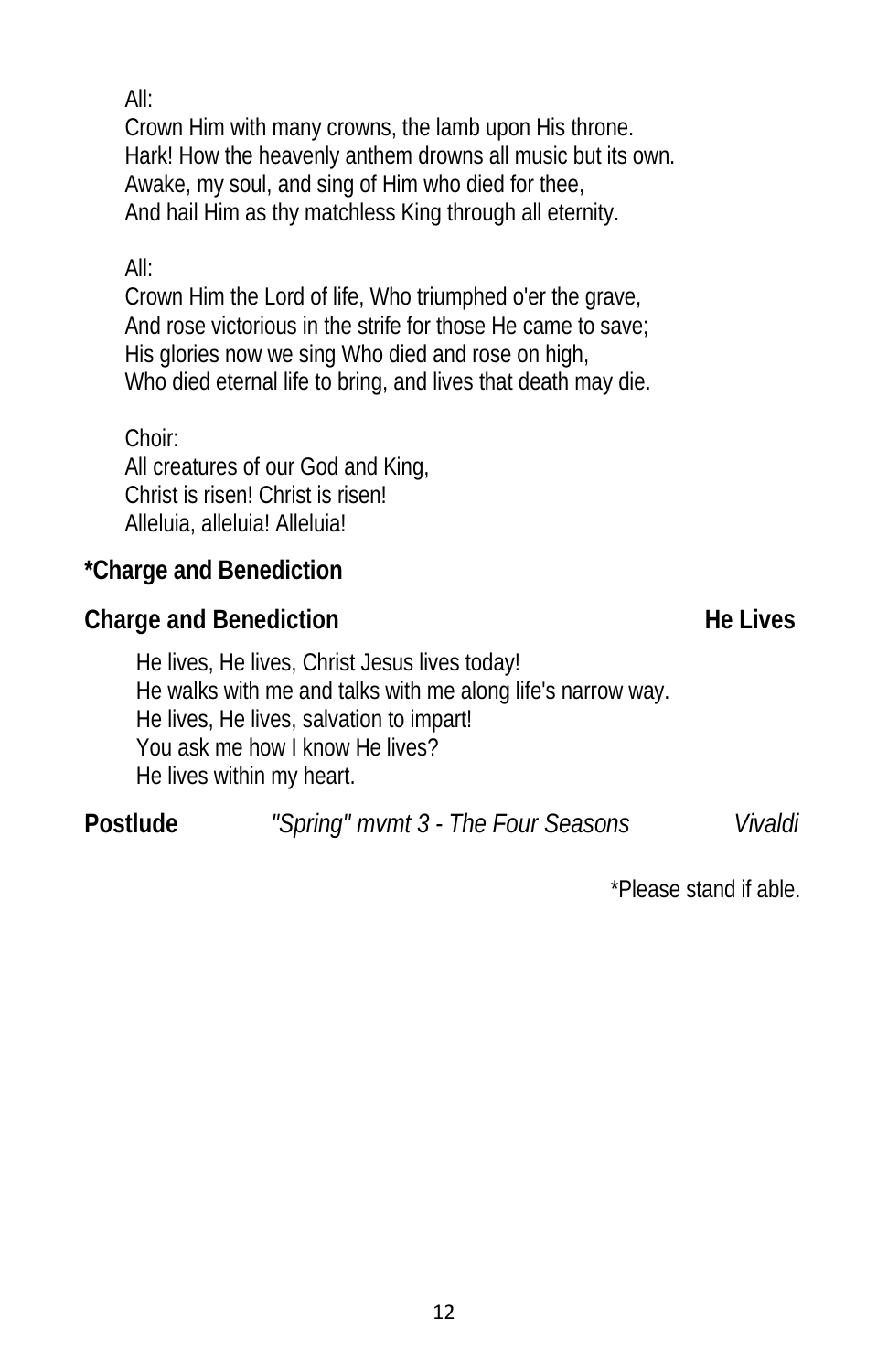Scripture Reading: **Islaming** Scripture Reading:

<sup>17</sup> "For behold, I create new heavens and a new earth, and the former things shall not be remembered or come into mind. <sup>18</sup> But be glad and rejoice forever in that which I create; for behold, I create Jerusalem to be a joy, and her people to be a gladness. <sup>19</sup> I will rejoice in Jerusalem and be glad in my people; no more shall be heard in it the sound of weeping and the cry of distress. <sup>20</sup> No more shall there be in it an infant who lives but a few days, or an old man who does not fill out his days, for the young man shall die a hundred years old, and the sinner a hundred years old shall be accursed. <sup>21</sup> They shall build houses and inhabit them; they shall plant vineyards and eat their fruit. <sup>22</sup> They shall not build and another inhabit; they shall not plant and another eat; for like the days of a tree shall the days of my people be, and my chosen shall long enjoy the work of their hands. <sup>23</sup> They shall not labor in vain or bear children for calamity, for they shall be the offspring of the blessed of the LORD, and their descendants with them. <sup>24</sup> Before they call I will answer; while they are yet speaking I will hear. <sup>25</sup> The wolf and the lamb shall graze together; the lion shall eat straw like the ox, and dust shall be the serpent's food. They shall not hurt or destroy in all my holy mountain," says the LORD.

The Word of the Lord. **Thanks be to God.**

**Scripture Reading: Luke 23:54 - 24:12**

<sup>54</sup> It was the day of Preparation, and the Sabbath was beginning. <sup>55</sup> The women who had come with him from Galilee followed and saw the tomb and how his body was laid. <sup>56</sup> Then they returned and prepared spices and ointments. On the Sabbath they rested according to the commandment.

<sup>1</sup> But on the first day of the week, at early dawn, they went to the tomb, taking the spices they had prepared. <sup>2</sup> And they found the stone rolled away from the tomb, <sup>3</sup> but when they went in they did not find the body of the Lord Jesus.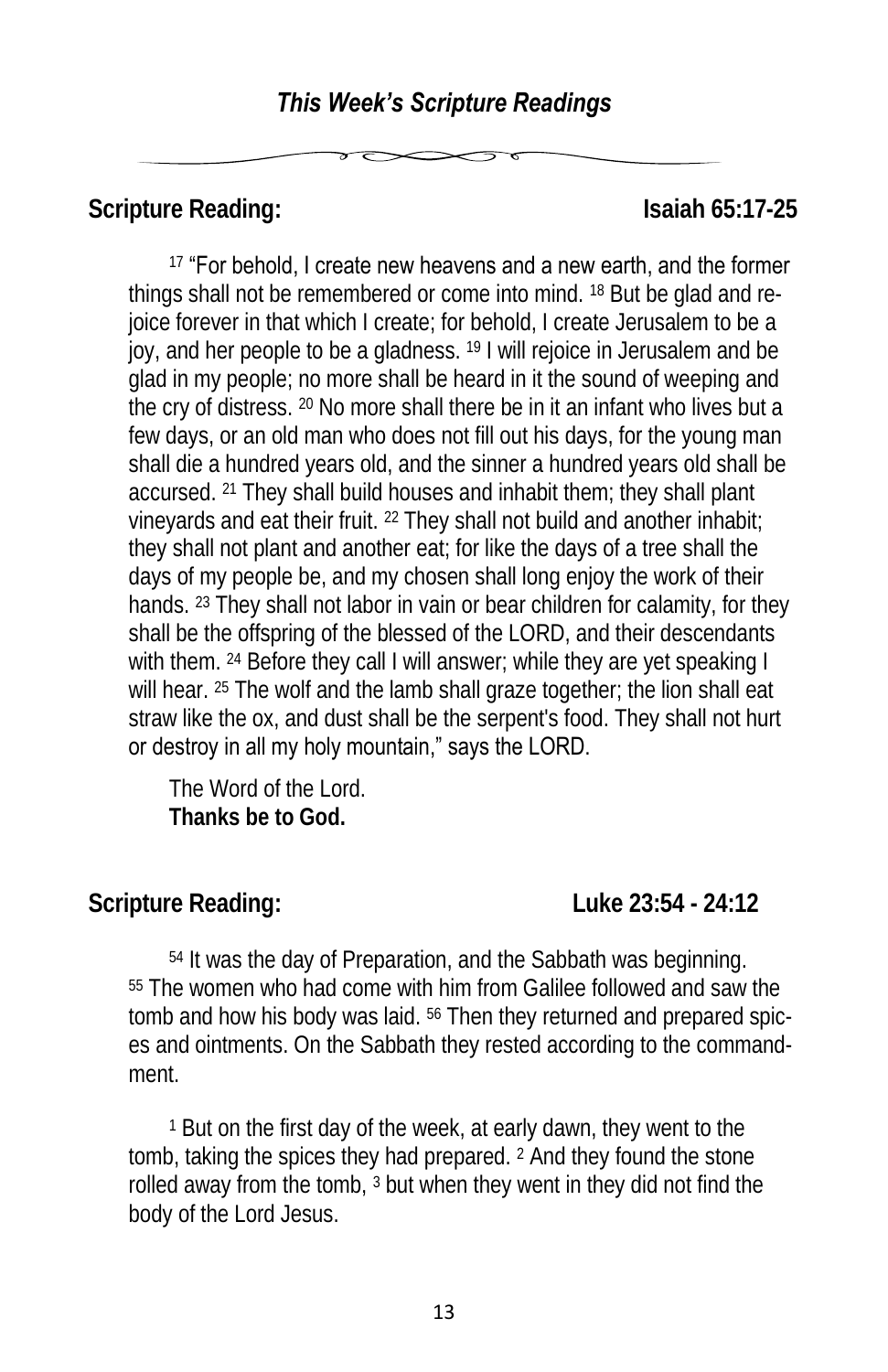<sup>4</sup> While they were perplexed about this, behold, two men stood by them in dazzling apparel. <sup>5</sup> And as they were frightened and bowed their faces to the ground, the men said to them, "Why do you seek the living among the dead? <sup>6</sup> He is not here, but has risen. Remember how he told you, while he was still in Galilee, <sup>7</sup> that the Son of Man must be delivered into the hands of sinful men and be crucified and on the third day rise."

8 And they remembered his words, 9 and returning from the tomb they told all these things to the eleven and to all the rest. <sup>10</sup> Now it was Mary Magdalene and Joanna and Mary the mother of James and the other women with them who told these things to the apostles, <sup>11</sup> but these words seemed to them an idle tale, and they did not believe them. <sup>12</sup> But Peter rose and ran to the tomb; stooping and looking in, he saw the linen cloths by themselves; and he went home marveling at what had happened.

# *Notes*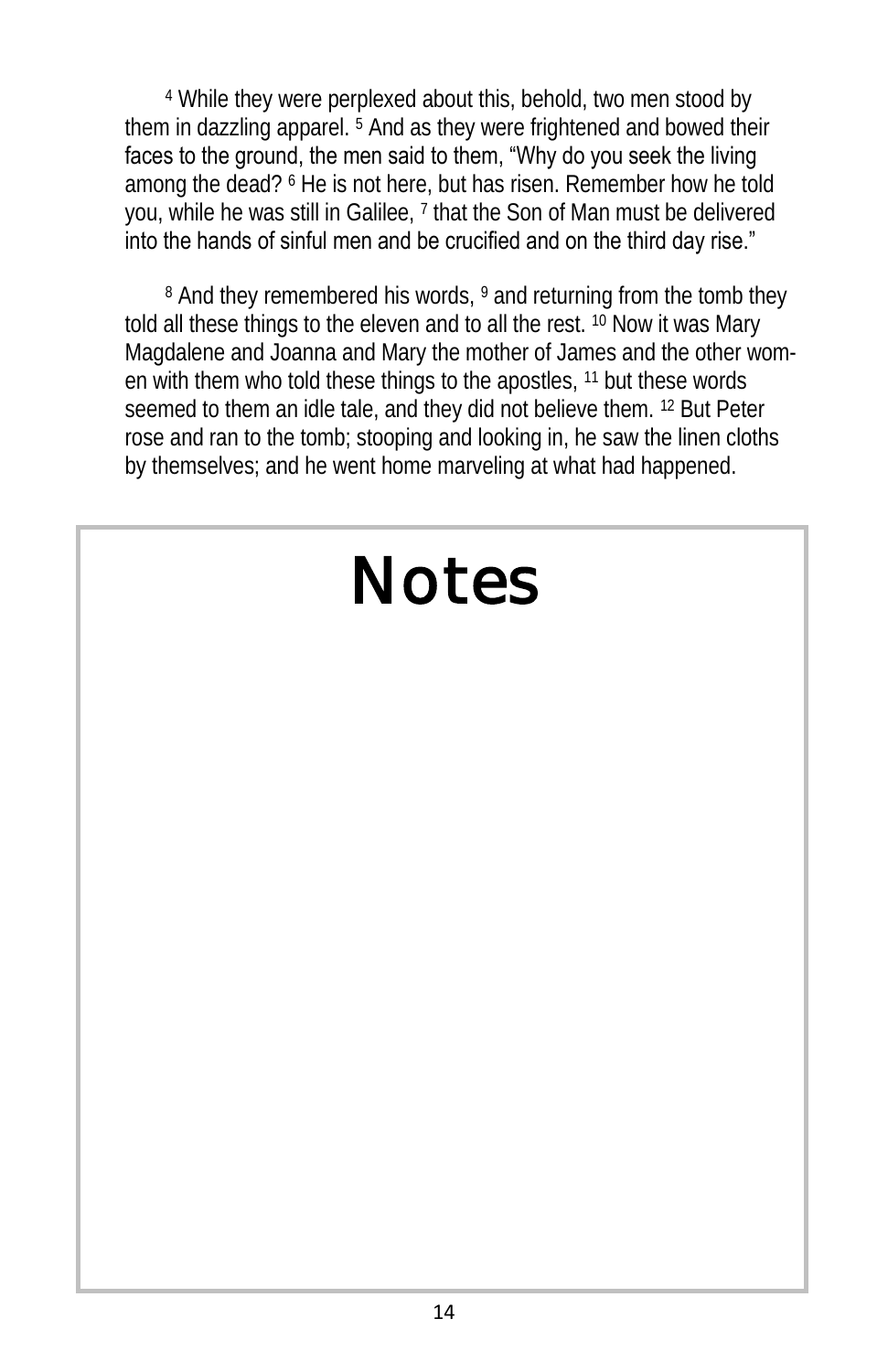

### *One Great Hour of Sharing*

The Easter Offering at FPCC supports the One Great Hour of Sharing, a nationwide PCUSA effort to provide for victims of disaster and hunger. In this way our FPCC Easter Offering helps to provide comfort and hope for those who are in need both locally and around the nation.

#### *Youth Auction and BBQ*

Mark your calendars! This year's Annual Youth Auction and BBQ Dinner is just around the corner. On April 24<sup>th</sup>, from 5:00-7:00 p.m., join us for fun, food and friendship in the Family Life Center. Our Youth Praise Band will be providing live music. BBQ dinner includes pulled pork, beans, cole slaw and dessert. Togo orders can be placed with the church office until April 21st and picked up starting at 4:00 p.m. on April 24<sup>th</sup>. See you then!

#### *Opportunity for Service*

We need several volunteers that are willing to check inventory of the church coffee and related supplies, and then submit a list of items to be reordered to the church office on a weekly basis. This is not a time consuming project. It can be done in about 15 minutes on Sunday morning. A schedule will be made based on volunteer availability. If you are interested in helping or have questions, please contact Audrey Christie-Fellowship at (562) 334-6189 or scottishdawn@hotmail.com

#### *Volunteer Sound Techs Needed*

Sunday morning help needed. If you would like an opportunity to be more "hands on" during the worship service, we have just the place for you. After many years of service, Mary would like to find her replacement for the sound booth. Even if you can only spare one Sunday a month, it would be a great help. No experience is necessary. Contact Dena Sowden for details at (979) 255-2096.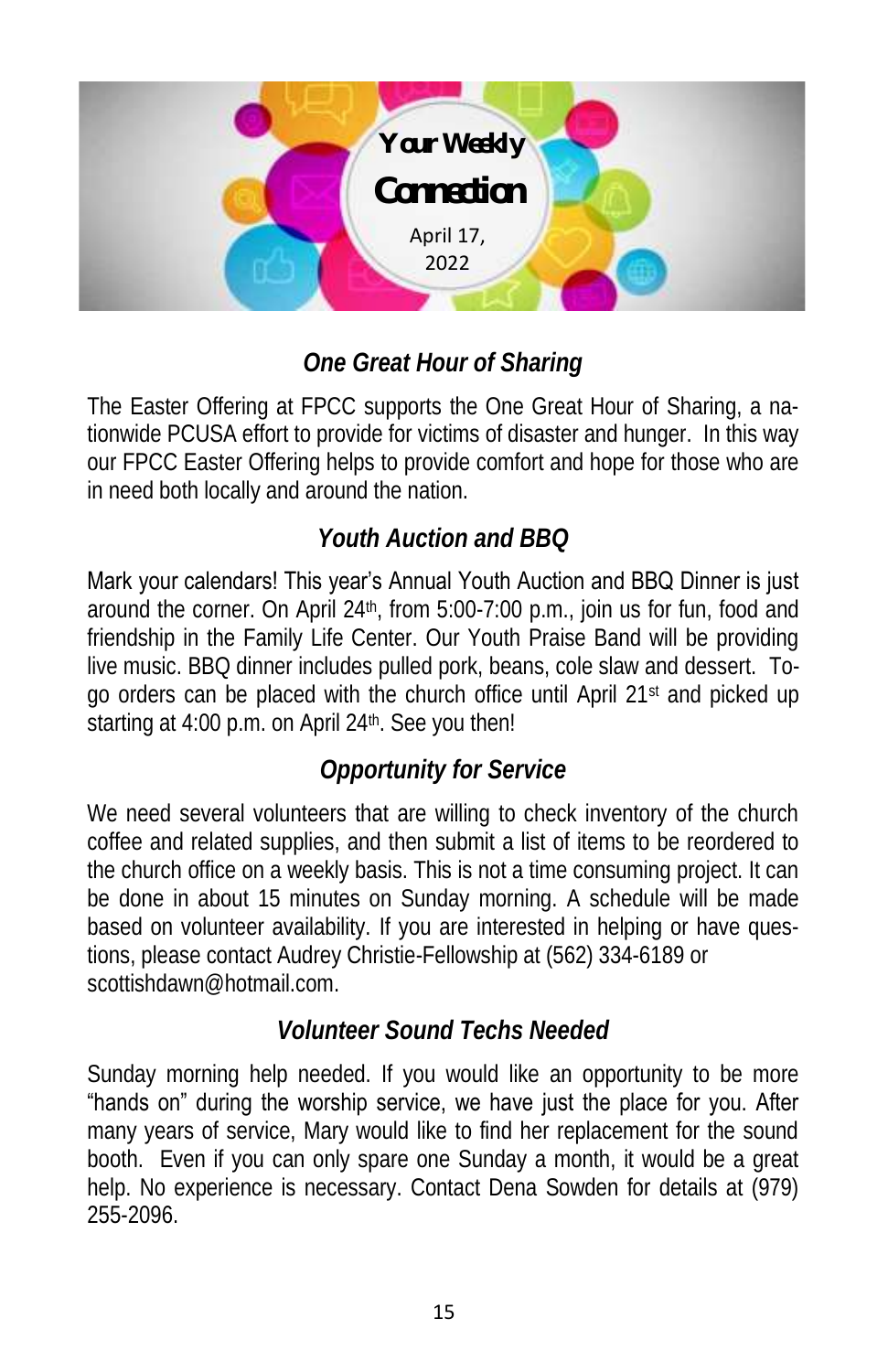#### *Worship Committee Openings*

The Worship Committee has openings for new members. We also welcome any voluntary help with our projects and responsibilities. Any amount of time you could offer would be appreciated and instruction will be provided. Some of our activities are: Ushering, preparing communion, and candle and banner upkeep. Please contact Janet or Chuck Pohla, or the church office, to volunteer.

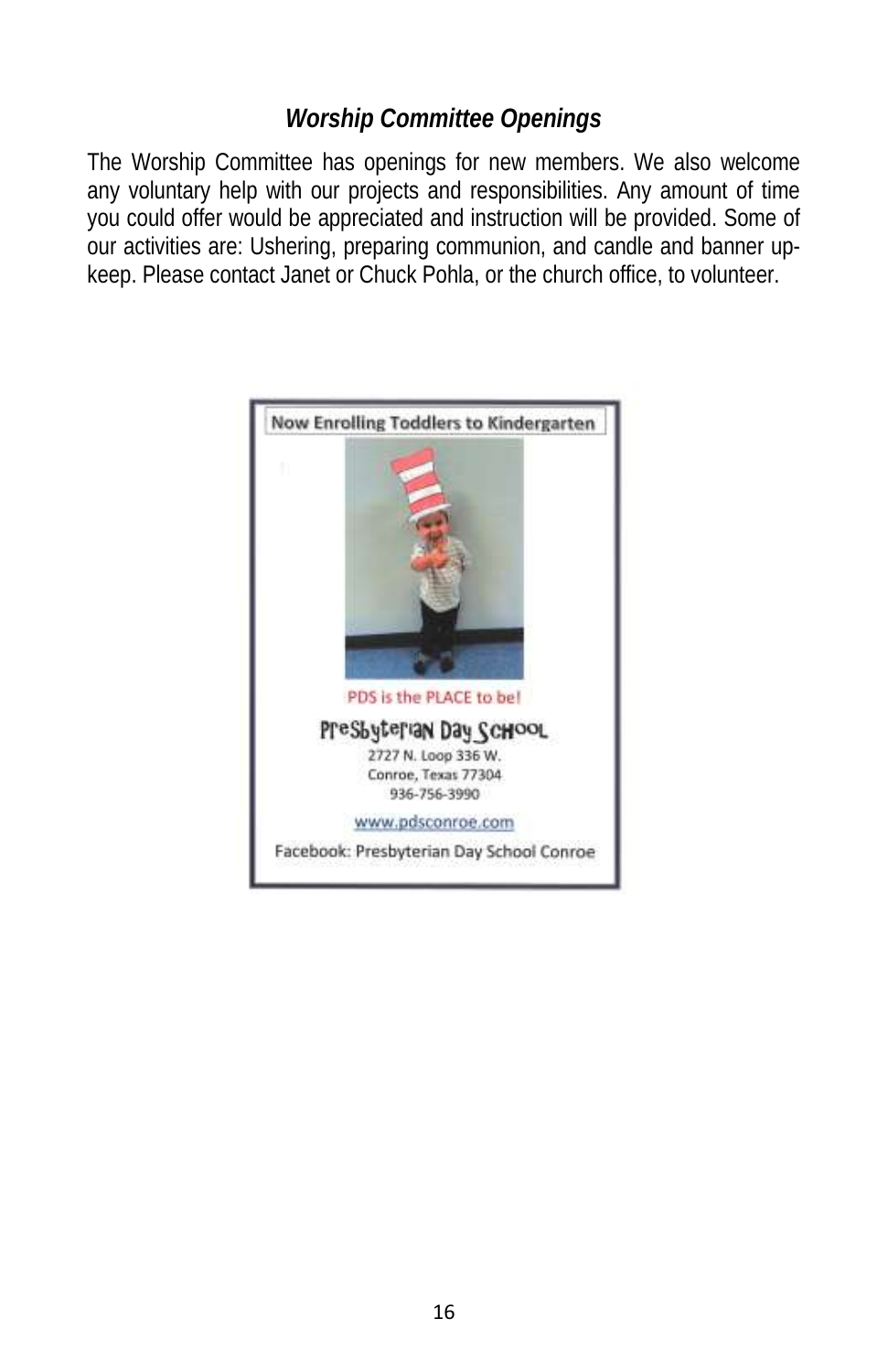#### **Prayer List**

**Members**: Jenny Peterson, Margaret Hill, Gary Weinburger, Kellye Heasley, Jean Ball, Bill Harshbarger, Roy Kessler, Mary Hudson, George Shackelford, Kim Phillip, Flem Keathley, Carolyn Hebert, Paul Ivison, Lorraine Bosse, Don Myers, Margaret Carson, Fay Harrison, Clyde Cruikshank, Virginia Tamborello, Ben Hughes, Polly Miller, Jeanne Leverette, Virginia Olivier, Tom Braaten

**Members' Relatives & Friends**: Randy S. (Spencer), Barbara B. (Das), James M., Patty M., Enrique E. (Moore), Alfred H. (Harshbarger), Amy S., Jack W. (Cannon), William W. (Weinburger), Freddy G. (Taylor), Lynda H. and Amy D. (Ebanks), Sherry B. (Harrison), Jeffrey H. & Leah H. (Heasley), Deborah R. (Rose), Katie B. (Pohla), Wendy S. (Adamson), Harry S., Jr. (Havens), Tim J. (Staff), Krissy P. & family (Kasmiersky), Judy N. (Dukes), Sherry M. (Garrison), Lee H. (Helms), Caleb & Michaela W. (Henderson), Lena & her children (Webb), Gerald H. (Roberts), Tamara B. (Harrison), Leslie M. family and Martha K. (Juhl), Tucker H. (Hudson), Nikkia (Wilmberly), Virginia R. (Smith), Dana K. (Shorts)

#### **Good Things to Know**

#### *Attendance*

Sunday, April 10th 8:30 a.m. Prayer and Communion - 29 11:00 a.m. Worship Service - 130 Online Worship Attendance - 35 **Total Attendance - 194**

#### *Today's Worship Leader*

FPC Youth

#### *Today's Flower*

Today's flowers are given to the glory of God by Gary & Judy Weinburger, in honor of their 42nd wedding anniversary.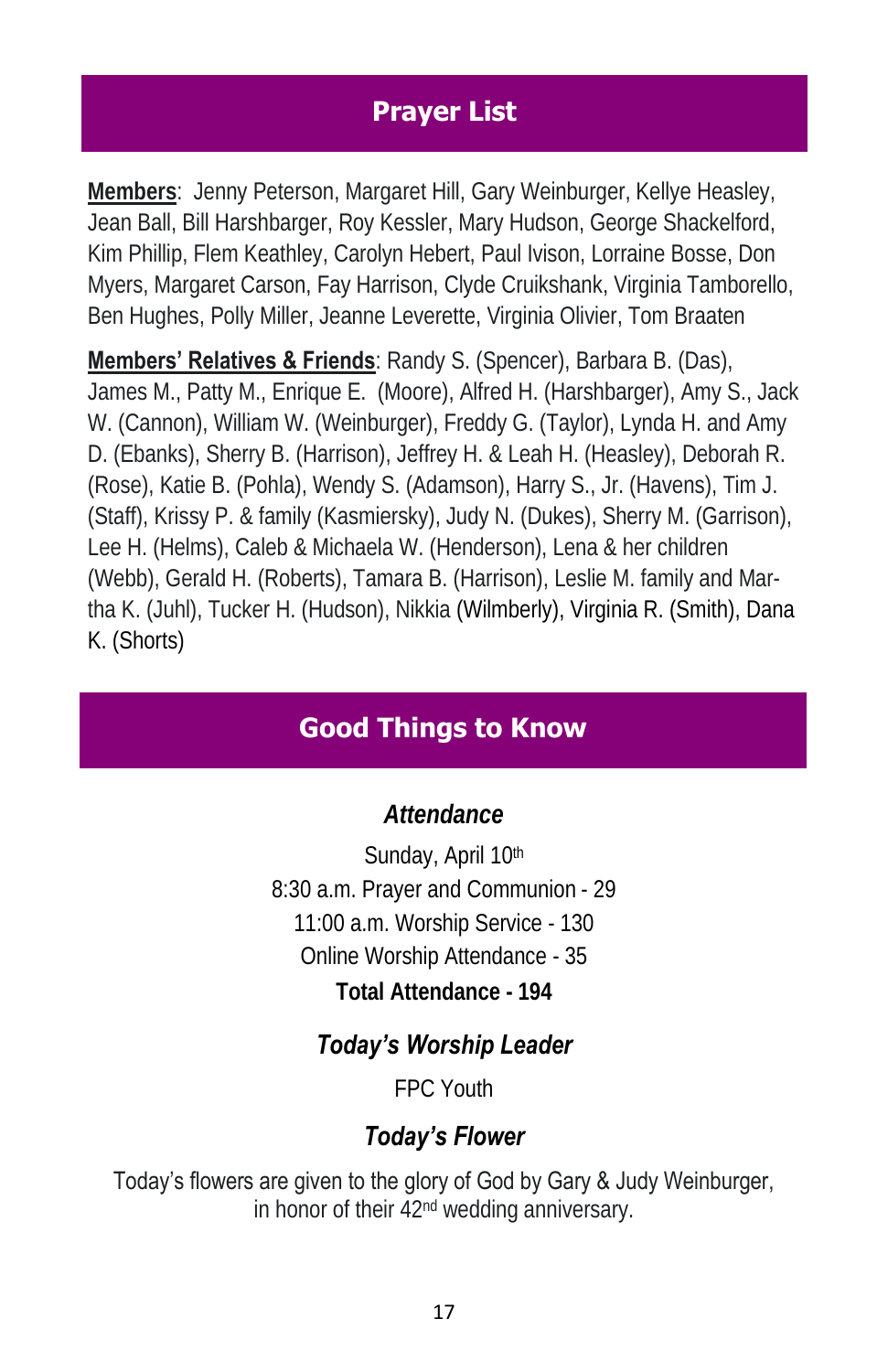

## **Saturday, September 26, 2009 The Monet Sale in the Pedications** Easter Lily

- **Caroline and Science a table to sell your pay of the sell your carol Awalt, in memory of** Buddy Hopkins and Warren & Sally Awalt.
- WE IS RISEN! customer to a central cashier who will have been cashier who will have been contracted by  $\sim$ family.
- $\Diamond$  Joe & Karen Clark, in memory of our dear friend, Pat Moorby.
- $\Diamond$  Karen Clark, in memory of my parents, Marvin & Verna Vornkahl.
- $\Diamond$  Tom & Elaine Coltharp, in memory of our son, Chris Myers.
- $\Diamond$  Dana & David Corbit, in memory of loved ones.
- $\Diamond$  Jane Corbit, in memory of Charlie Corbit.<br>  $\Diamond$  Marty Crain
- ♦ Marty Craig
- **Sunday, August 23rd: 9 am - 1 pm.** We need everyone's ↓ Susan Das, in memory of Dan Bezek, Louise Billings, James Bezek, Dick & includes preparing Lunches preparing Lunches to Go, Testimonials, Lunches to Go, Testimonials, Lunches to Go, <br>Lunches to Go, Testimonials, Lunches to Go, Testimonials, Lunches to Go, Testimonials, Lunches to Go, Testimo Lucinda Das.
- $\Diamond$  Sandra Davis, in honor of Bryan Davis, Brent & Liz and family.
- $\Diamond$  **John Haller & Sally DeStefano, for the glory of the risen Christ.**
- $\Diamond$  Shirley Dukes, in memory of loved ones and to the glory of God.
- **Sunday, August 30th: Home Group Bible Study** for both  $\Diamond$  Sam Ebanks, in memory of Elizabeth Ebanks.
- $\Diamond$  Bobby Ezell, in memory of Patricia Ezell.
- Leslie Graham
- $\Diamond$  Bill & Linda Harshbarger, in loving memory of our parents, Bill & Jean Harshbarger and Alfred & Violet Hodge; in memory of our granddaughter, Ella Grace Hurlbut.
- $\Diamond$  Jean Heasley, honoring my family.
- $\Diamond$  Patrick Hudson, in honor of my wife, Mary Hudson.
- $\Diamond$  Ann Johnson, in memory of Ole Johnson & honor of my children, Burt Johnson, Lynn & Steve Jenkins.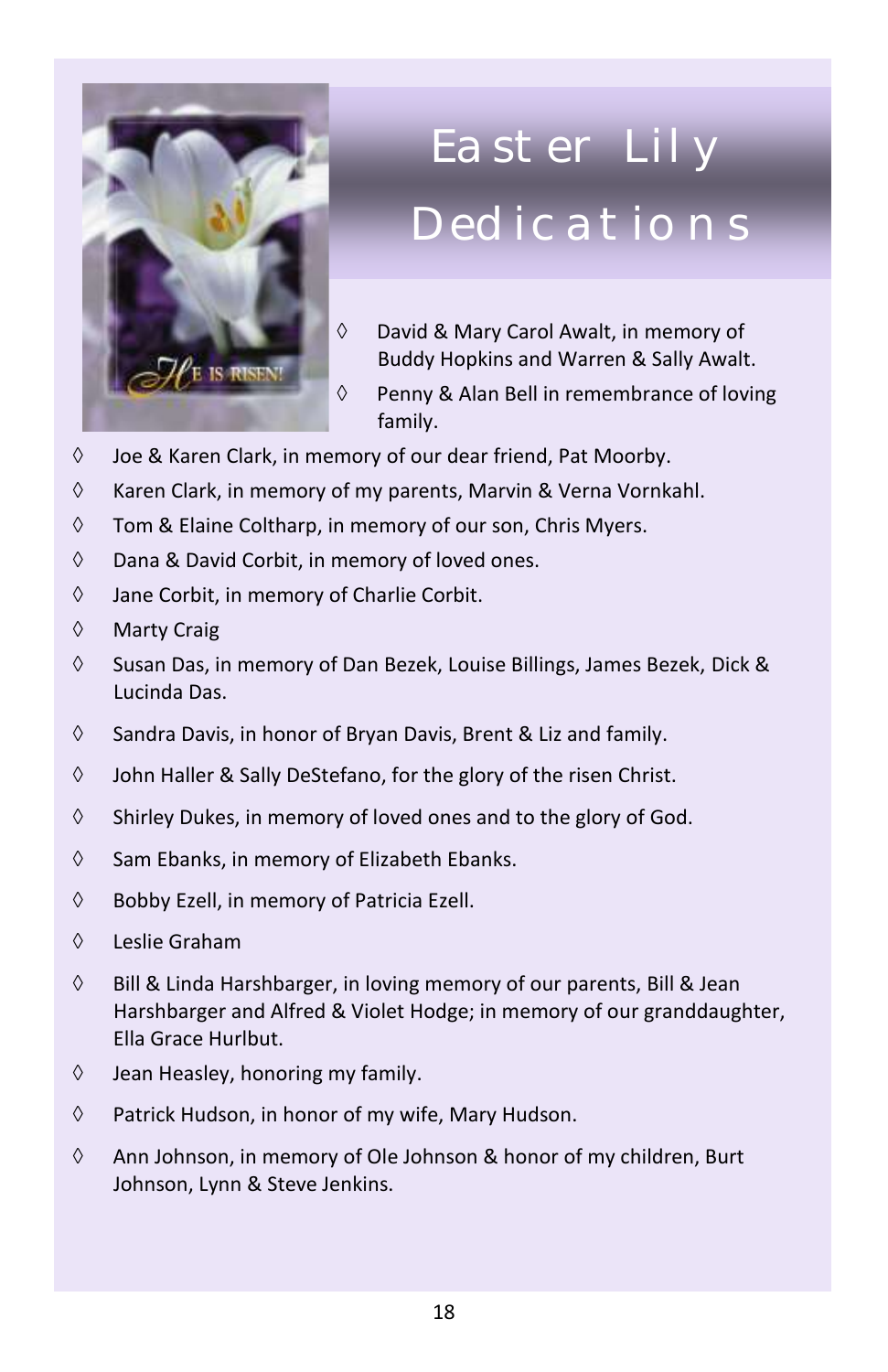- $\Diamond$  Roy & Liz Kessler to the glory of God.
- $\lozenge$  B.C. Linton for my parents, Maurine & Albert Albright; sister-in-law, Sarah Albright; daughter-in-law, Dena Macfarlone.
- $\Diamond$  Don Myers, in loving memory of my wife, Doris, and in honor of my daughters, Diana and Julie, who have helped me so much in sorrow.
- $\Diamond$  Marilyn Noel, in memory of George Noel, Jr, in memory of Calvin & Mildred Galan.
- $\Diamond$  Janet & Chuck Pohla, in memory of Janet's mother (whose last word was "Easter").
- Debra Slade-Redden, for Rudolph & Ruth Redden and James & Gladyne Slade.
- $\Diamond$  Soren & Annetta Rose, in celebration for our risen Lord.
- Bob & Paula Shephard: Our Living Savior!
- $\Diamond$  Andrea Spengel, for Kenneth Siever and Henry & Dorothy Spengel.
- $\Diamond$  Drue & Elaine Strickland, for loved ones in Strickland family & Moore family.
- $\Diamond$  Jay & Kristie Swoboda: To the grace and glory of God!
- $\Diamond$  Voorhees/Curran families: A Blessed and Happy Easter to all.
- $\Diamond$  Sharon Walker, in memory of Lewis H. Walker, Jr.
- $\Diamond$  Mary & Todd Watrous, in memory of our mothers, Eula Hoffpauir and Ann Watrous.
- $\Diamond$  Ron & Jean Wendt, for our parents.
- Michael & Lynn Wisda, in memory of Jon & Barbara Wisda and Jack & Freda Pettijohn.

*If you placed an order for lilies, please pick them up after the 11:00 service.* 

*Those that are still in the Sanctuary on Tuesday morning will be added to our church landscaping to beautify our grounds.*

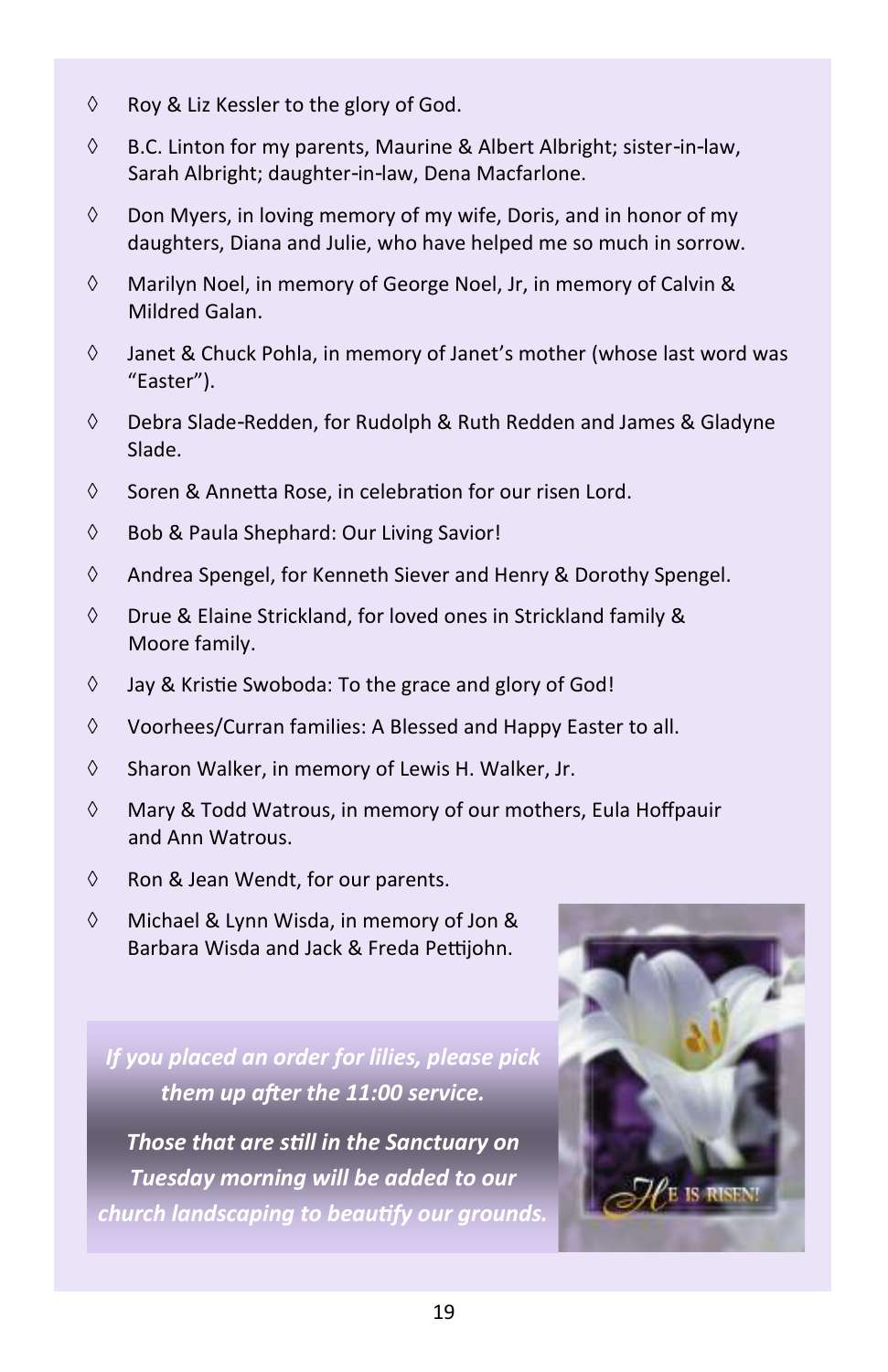|                           | <b>Calendar of Weekly Events</b>                                                                                                                                                                                                                                                                                                                                                                                                                                                                                                                                                                                                                                                                                                                                                               |
|---------------------------|------------------------------------------------------------------------------------------------------------------------------------------------------------------------------------------------------------------------------------------------------------------------------------------------------------------------------------------------------------------------------------------------------------------------------------------------------------------------------------------------------------------------------------------------------------------------------------------------------------------------------------------------------------------------------------------------------------------------------------------------------------------------------------------------|
| Easter Sunday<br>April 17 | 8:30 a.m. Communion and Prayer (Sanctuary)<br>9:00 a.m. Fellowship (Bistro)<br>9:30 a.m. Bereans Sunday School Class with Bob Shepherd<br>(Rm. 105): Paul's letter to the Colossians.<br>9:30 a.m. Fellowship class with Cara Wood (Rm. 205 or Zoom<br>Meeting ID: 267 960 141, Password: 337014) Warriors of the Word,<br>by Aaron and Emily House.<br>9:30 a.m. Arts and Crafts for Youth (FLC)<br>9:30 a.m. Exploring Our Faith (Rm. 206) Short Stories by Jesus:<br>The Enigmatic Parables of a Controversial Rabbi, by Amy-Jill<br>Levine.<br>9:30 a.m. Wanderers (Parlor) The Answer to Bad Religious Is Not<br>No Religion, by Martin Thielen.<br>10:30 a.m. Fellowship (Narthex)<br>11:00 a.m. Worship Service (Facebook Live www.facebook.com/<br>fpcConroe or YouTube.com/fpcConroe) |
| Monday<br>April 18        | Church Office and PDS Easter Holiday<br>1:30 p.m. Monday Afternoon Bible Study<br>(Youth Commons Area)                                                                                                                                                                                                                                                                                                                                                                                                                                                                                                                                                                                                                                                                                         |
| Tuesday<br>April 19       | 7:30 a.m. Tuesday Morning Bible Study (Zoom Meeting ID: 844<br>897 863, Password: 77304)                                                                                                                                                                                                                                                                                                                                                                                                                                                                                                                                                                                                                                                                                                       |
| Wednesday<br>April 20     | 9:30 a.m. - 2:00 p.m. Mission Sewing (Rm. 105)<br>5:45 p.m. Handbells Practice (Sanctuary)<br>5:45 p.m. The Spark (Gym)<br>6:00 p.m. Small Group Study (Rm. 206)<br>6:00 Wednesday Night Bible Study (Rm. 205 or Zoom Meeting<br>ID: 879 2931 2569, Passcode 77304)<br>7:00-8:00 p.m. Chancel Choir Practice (Sanctuary)                                                                                                                                                                                                                                                                                                                                                                                                                                                                       |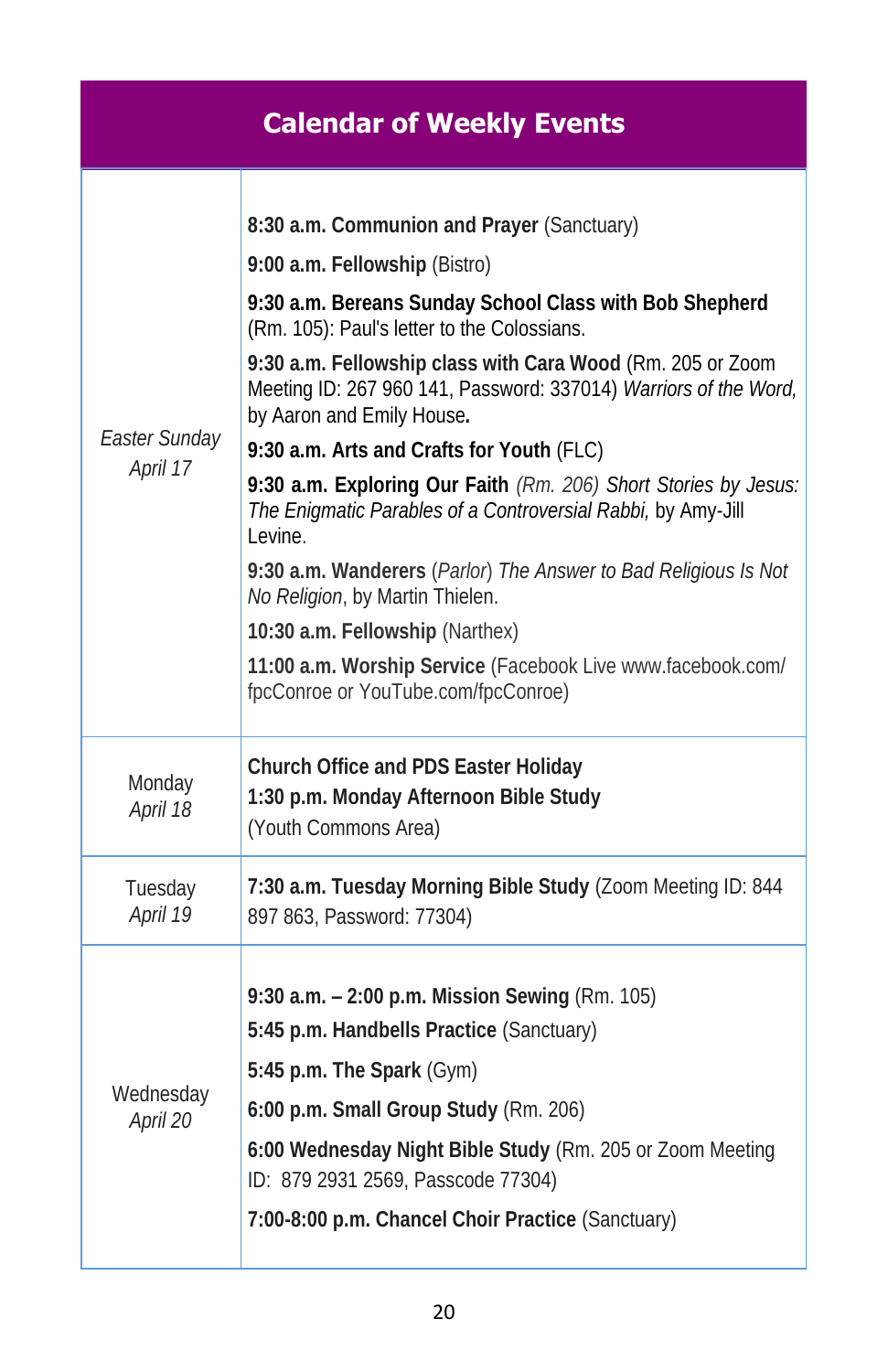|          | 8:30 a.m. Communion and Prayer (Sanctuary)                                                                                                                                                                 |
|----------|------------------------------------------------------------------------------------------------------------------------------------------------------------------------------------------------------------|
|          | 9:00 a.m. Fellowship (Bistro)                                                                                                                                                                              |
|          | 9:30 a.m. Bereans Sunday School Class with Bob Shepherd<br>(Rm. 105): Paul's letter to the Colossians.                                                                                                     |
|          | 9:30 a.m. Fellowship class with Cara Wood (Rm. 205 or Zoom<br>Meeting ID: 267 960 141, Password: 337014) Warriors of the<br>Word, by Aaron and Emily House.                                                |
| Sunday   | 9:30 a.m. Young & U Sunday School Class (young adults and<br>university age students) (Library and Zoom https://<br>us02web.zoom.us/j/86497519299?<br>pwd=cktiTmZ5SEM1SWZpNWRLUWhwS1lxQT09 Meeting ID: 864 |
| April 24 | 9751 9299 Passcode: 77304))                                                                                                                                                                                |
|          | 9:30 a.m. Exploring Our Faith (Rm. 206) Studying Stuff                                                                                                                                                     |
|          | That Needs to be Said, by John Pavlovitz.                                                                                                                                                                  |
|          | 9:30 a.m. Wanderers (Parlor) The Answer to Bad Religious Is Not<br>No Religion, by Martin Thielen.                                                                                                         |
|          | 10:30 a.m. Fellowship (Narthex)                                                                                                                                                                            |
|          | 11:00 a.m. Worship Service (Facebook Live www.facebook.com/<br>fpcConroe or YouTube.com/fpcConroe)                                                                                                         |
|          | 12:30 Session Meeting (Rm. 105)                                                                                                                                                                            |
|          |                                                                                                                                                                                                            |

### **Save the Date**

| April 18  | Church Office Closed for Easter             |
|-----------|---------------------------------------------|
| April 24  | Youth Auction                               |
| May 5     | National Day of Prayer                      |
| May 8     | Mother's Day Brunch                         |
| May 22-29 | <b>Family Promise</b>                       |
| May 30    | Memorial Day<br><b>Church Office Closed</b> |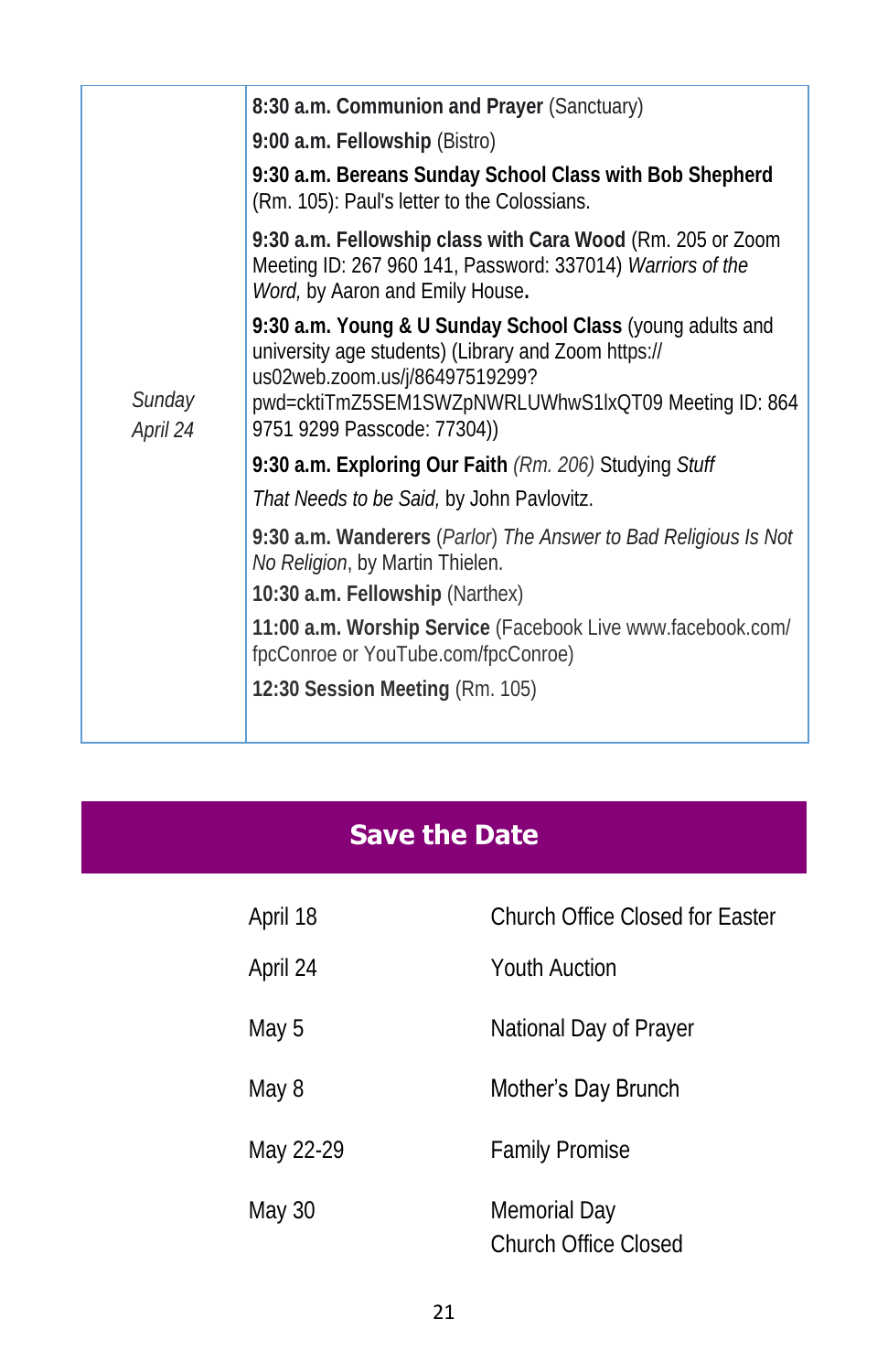#### **Ministry Leaders**

| Administration     | Jay Swoboda (2022, Chair)                                                              |
|--------------------|----------------------------------------------------------------------------------------|
| Building & Grounds | Stephan Tibbetts (2022, Chair)<br>David Perciful (2022)                                |
| Care-Prayer        | Bob Shepherd (2023, Chair)                                                             |
| Discipleship       | Mark Sowden (2024, Chair)<br>Jeselyn Graham (2024)<br>Alex Williams (2024)             |
| Fellowship         | Audrey Christie (2024, Chair)                                                          |
| Membership         | TBD (2022, Chair)<br>Anna McNamara (2022)<br>Abby Stewart (2022)<br>Dena Sowden (2023) |
| <b>Missions</b>    | Bobby Ezell (2024, Chair)                                                              |
| <b>PDS</b>         | Sharon Walker (2022, Chair)                                                            |
| Worship            | Chuck and Janet Pohla (2023, Chairs)                                                   |

#### **Staff and Church Information**

**Staff**

Rev. Dr. David H. Green, Senior Pastor Dena Sowden, Director of Christian Education Sharon VanSchuyver, Director of Finance and Communications Stephanie Cooke, Interim Music Director Shirley Dukes, Parish Nurse Yvonne Rose, Office Manager

**First Presbyterian Church** 2727 N. Loop 336 W., Conroe, TX 77304 Church Office (936) 756-8884 Fax (936) 756-8842 Website: [www.fpcConroe.org](http://www.fpcconroe.org/)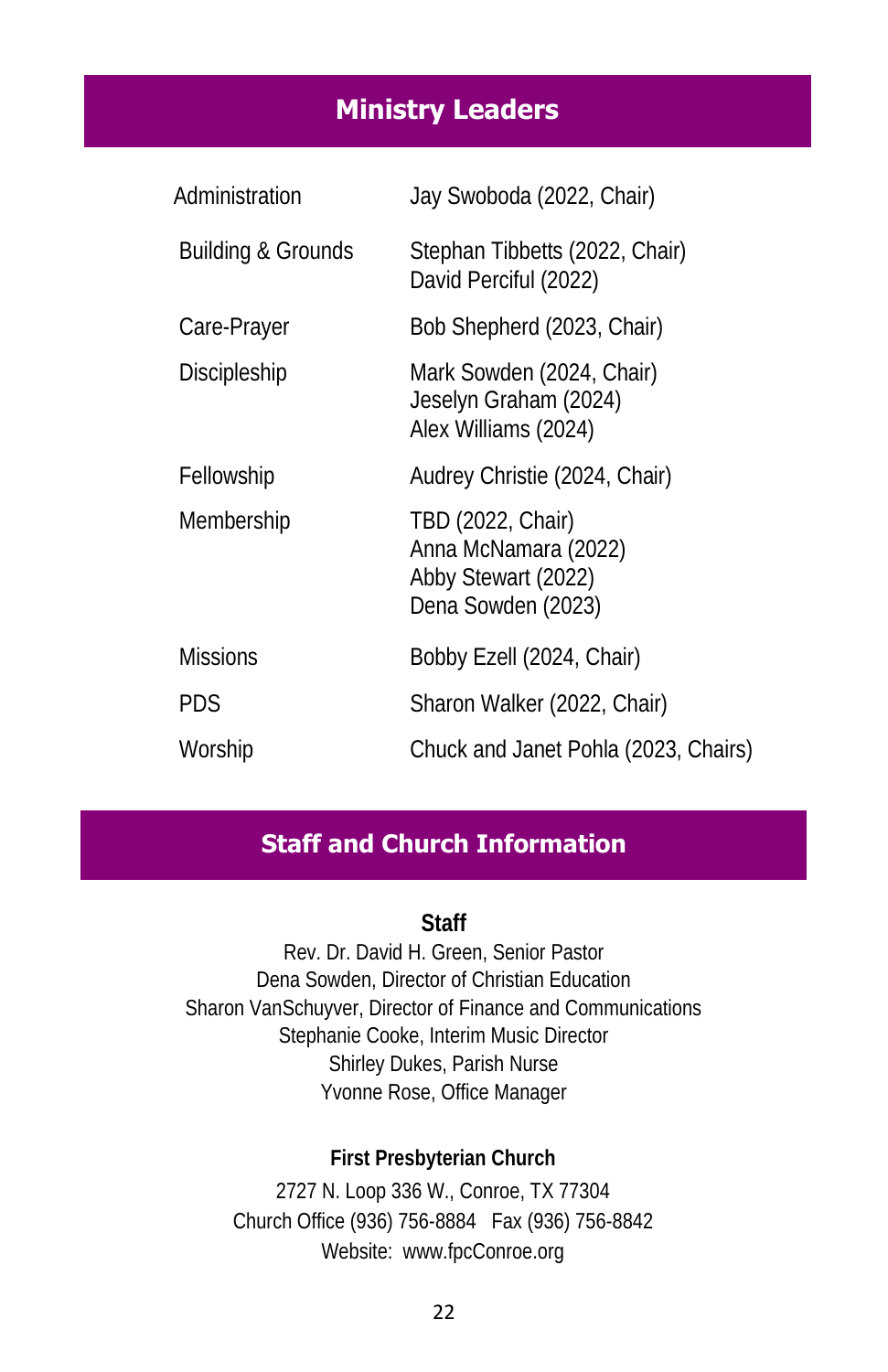### **Visitor Form**

#### *Thank you for coming! We would love to get to know you.*

Please complete this form and drop it in the offertory box at the back of the church. Or, if you would prefer to complete this form online, please visit our website at www.FPCConroe.org.

#### **Member Information**

|                                                            | Address: <u>Address:</u> Address: Address: Address: Address: Address: Address: Address: Address: Address: Address: Address: Address: Address: Address: Address: Address: Address: Address: Address: Address: Address: Address: Addr                                                                                                     |  |
|------------------------------------------------------------|-----------------------------------------------------------------------------------------------------------------------------------------------------------------------------------------------------------------------------------------------------------------------------------------------------------------------------------------|--|
|                                                            | $City$ $\rule{1em}{0.15mm}$ $\rule{1em}{0.15mm}$ $\qquad$ $\qquad$ $\qquad$ $\qquad$ $\qquad$ $\qquad$ $\qquad$ $\qquad$ $\qquad$ $\qquad$ $\qquad$ $\qquad$ $\qquad$ $\qquad$ $\qquad$ $\qquad$ $\qquad$ $\qquad$ $\qquad$ $\qquad$ $\qquad$ $\qquad$ $\qquad$ $\qquad$ $\qquad$ $\qquad$ $\qquad$ $\qquad$ $\qquad$ $\qquad$ $\qquad$ |  |
|                                                            |                                                                                                                                                                                                                                                                                                                                         |  |
|                                                            |                                                                                                                                                                                                                                                                                                                                         |  |
|                                                            | <b>Spouse's Information</b>                                                                                                                                                                                                                                                                                                             |  |
| Spouse's First Name:                                       |                                                                                                                                                                                                                                                                                                                                         |  |
| Preferred Name:                                            |                                                                                                                                                                                                                                                                                                                                         |  |
| Home phone: Cell phone: Cell phone:                        |                                                                                                                                                                                                                                                                                                                                         |  |
| Email: <u>Alexandre Communication</u>                      |                                                                                                                                                                                                                                                                                                                                         |  |
|                                                            |                                                                                                                                                                                                                                                                                                                                         |  |
|                                                            |                                                                                                                                                                                                                                                                                                                                         |  |
|                                                            | <b>Children's Information</b>                                                                                                                                                                                                                                                                                                           |  |
| Children's Names (Please indicate last name if different): |                                                                                                                                                                                                                                                                                                                                         |  |
|                                                            | Birth date:                                                                                                                                                                                                                                                                                                                             |  |
|                                                            | Birth date:                                                                                                                                                                                                                                                                                                                             |  |
|                                                            | Birth date:                                                                                                                                                                                                                                                                                                                             |  |
|                                                            |                                                                                                                                                                                                                                                                                                                                         |  |